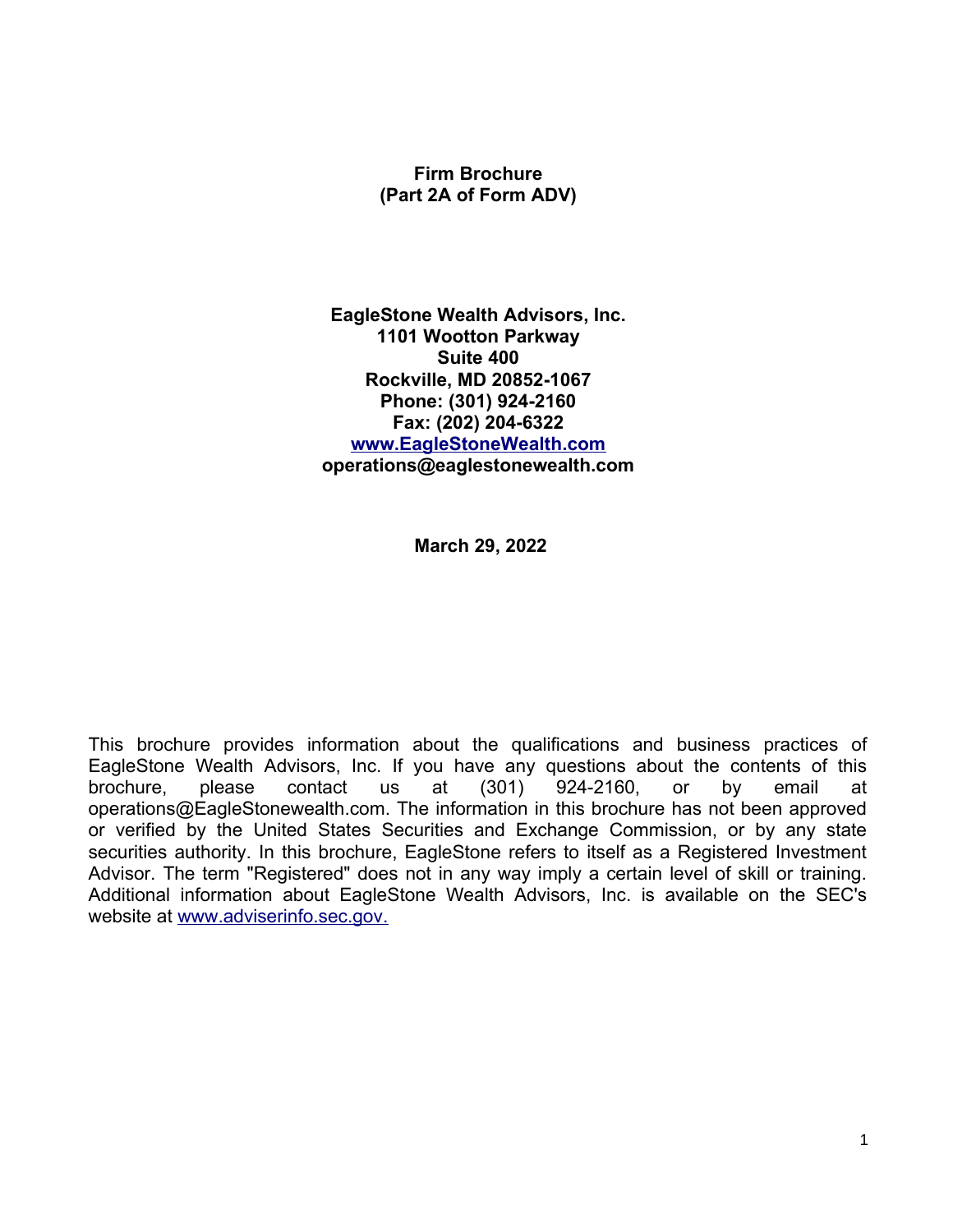## **Material Changes**

Form ADV Part 2 requires registered investment advisers to amend their brochure when information becomes materially inaccurate. If there are any material changes to an adviser's disclosure brochure, the adviser is required to notify you and provide you with a description of the material changes.

Since our last annual update dated March 29, 2021, we have had the following material changes to this brochure:

We amended Item 4 to reflect new ownership information of EagleStone Tax & Wealth Advisors, Inc., effective 1/1/2022.

We amended Item 10 to include the firm's acquisition of a TPA practice.

We amended Item 10 to change the legal name of our affiliate.

We amended Item 4 to disclose that, for the purposes of complying with the DOL's Prohibited Transaction Exemption 2020-02 (PTE 2020-02) where applicable, when we provide advice to you regarding your retirement plan account or individual retirement account, we are fiduciaries within the meaning of Title I of the Employee Retirement Income Security Act and/or the Internal Revenue Code, as applicable, which are laws governing retirement accounts.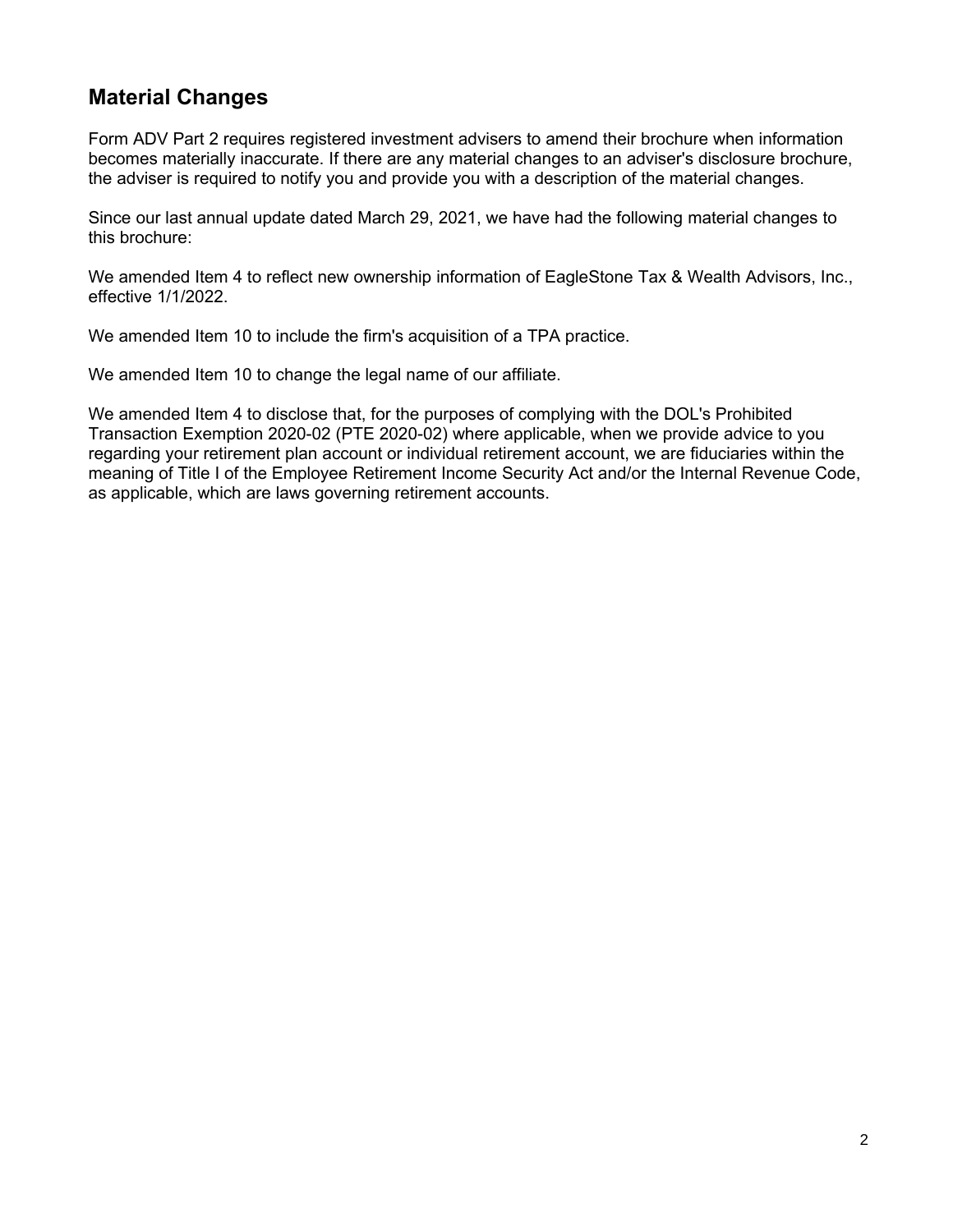# **Table Of Contents**

| Cover Page                                                                            | Page 1  |
|---------------------------------------------------------------------------------------|---------|
| <b>Material Changes</b>                                                               | Page 2  |
| <b>Table Of Contents</b>                                                              | Page 3  |
| <b>Advisory Business</b>                                                              | Page 4  |
| Fees and Compensation                                                                 | Page 9  |
| Performance-Based Fees and Side-By-Side Management                                    | Page 12 |
| <b>Types of Clients</b>                                                               | Page 12 |
| Methods of Analysis, Investment Strategies and Risk of Loss                           | Page 12 |
| Disciplinary Information                                                              | Page 22 |
| Other Financial Industry Activities and Affiliations                                  | Page 22 |
| Code of Ethics, Participation or Interest in Client Transactions and Personal Trading | Page 22 |
| <b>Brokerage Practices</b>                                                            | Page 23 |
| <b>Review of Accounts</b>                                                             | Page 24 |
| Client Referrals and Other Compensation                                               | Page 24 |
| Custody                                                                               | Page 25 |
| <b>Investment Discretion</b>                                                          | Page 25 |
| <b>Voting Client Securities</b>                                                       | Page 25 |
| <b>Financial Information</b>                                                          | Page 25 |
| Requirements for State-Registered Advisers                                            | Page 25 |
| Additional Information                                                                | Page 26 |
| Firm Biographies                                                                      | Page 27 |
|                                                                                       |         |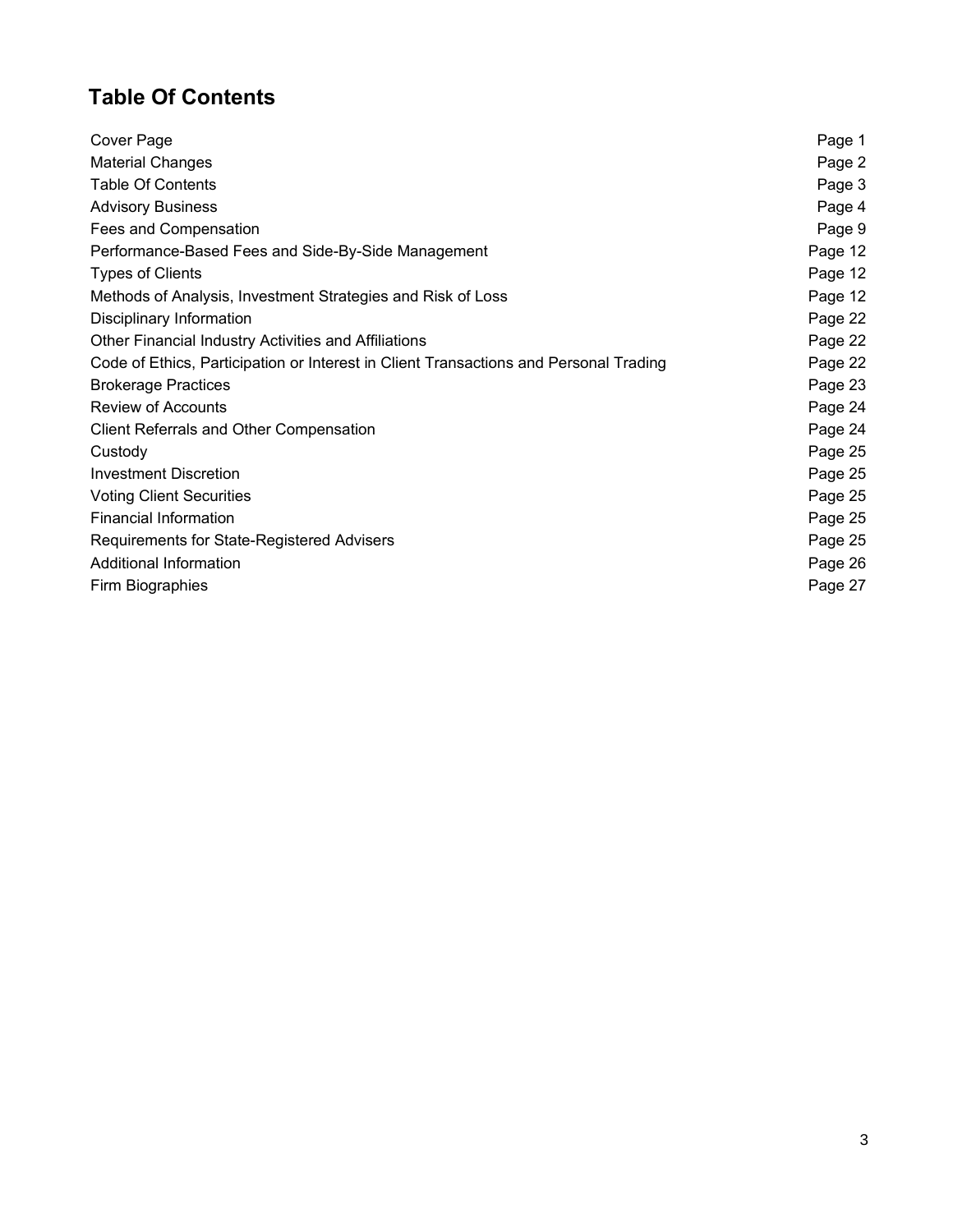## **Advisory Business**

### **Description of Firm**

EagleStone Tax & Wealth Advisors is a registered investment adviser primarily based in Rockville, MD. We are organized as a corporation under the laws of the State of Maryland. We have been providing investment advisory services since 02/01/2007. We are primarily owned by Eaglestone Tax & Wealth Advisors, Inc.

The following paragraphs describe our services and fees. Refer to the description of each investment advisory service listed below for information on how we tailor our advisory services to your individual needs. As used in this brochure, the words "we," "our," and "us" refer to EagleStone Tax & Wealth Advisors and the words "you," "your," and "client" refer to you as either a client or prospective client of our firm.

## **Portfolio Management Services**

We offer discretionary portfolio management services. Our investment advice is tailored to meet our clients' needs and investment objectives.

If you participate in our discretionary portfolio management services, we require you to grant our firm discretionary authority to manage your account. Discretionary authorization will allow us to determine the specific securities, and the amount of securities, to be purchased or sold for your account without your approval prior to each transaction. Discretionary authority is typically granted by the investment advisory agreement you sign with our firm and the appropriate trading authorization forms.

You may limit our discretionary authority (for example, limiting the types of securities that can be purchased or sold for your account) by providing our firm with your restrictions and guidelines in writing.

### **Asset Allocation Services**

We offer asset allocation services that are tailored to meet our clients' needs and investment objectives. Once you have retained our firm for asset allocation services, we will gather information about your financial situation and objectives, and assist you in determining your investment goals, objectives, risk tolerance, and retirement plan time horizon. We will initially provide you with recommendations as to how to allocate your investments among categories of assets. We will then review your account on a periodic basis. Where appropriate, we may provide you with recommendations to change your asset allocation in an effort to remain consistent with your stated financial objectives. You are free at all times to accept or reject any of our investment recommendations. You are solely responsible for implementing our recommendations. Unless you separately retain our services, we will not execute any transactions or changes in asset allocation on your behalf.

## **Financial Planning Services**

We offer financial planning services which typically involve providing a variety of advisory services to clients regarding the management of their financial resources based upon an analysis of their individual needs. These services can range from broad-based financial planning to consultative or single subject planning. If you retain our firm for financial planning services, we will meet with you to gather information about your financial circumstances and objectives. We may also use financial planning software to determine your current financial position and to define and quantify your long-term goals and objectives. Once we specify those long-term objectives (both financial and non-financial), we will develop shorter-term, targeted objectives. Once we review and analyze the information you provide to our firm and the data derived from our financial planning software, we will deliver a written plan to you, designed to help you achieve your stated financial goals and objectives.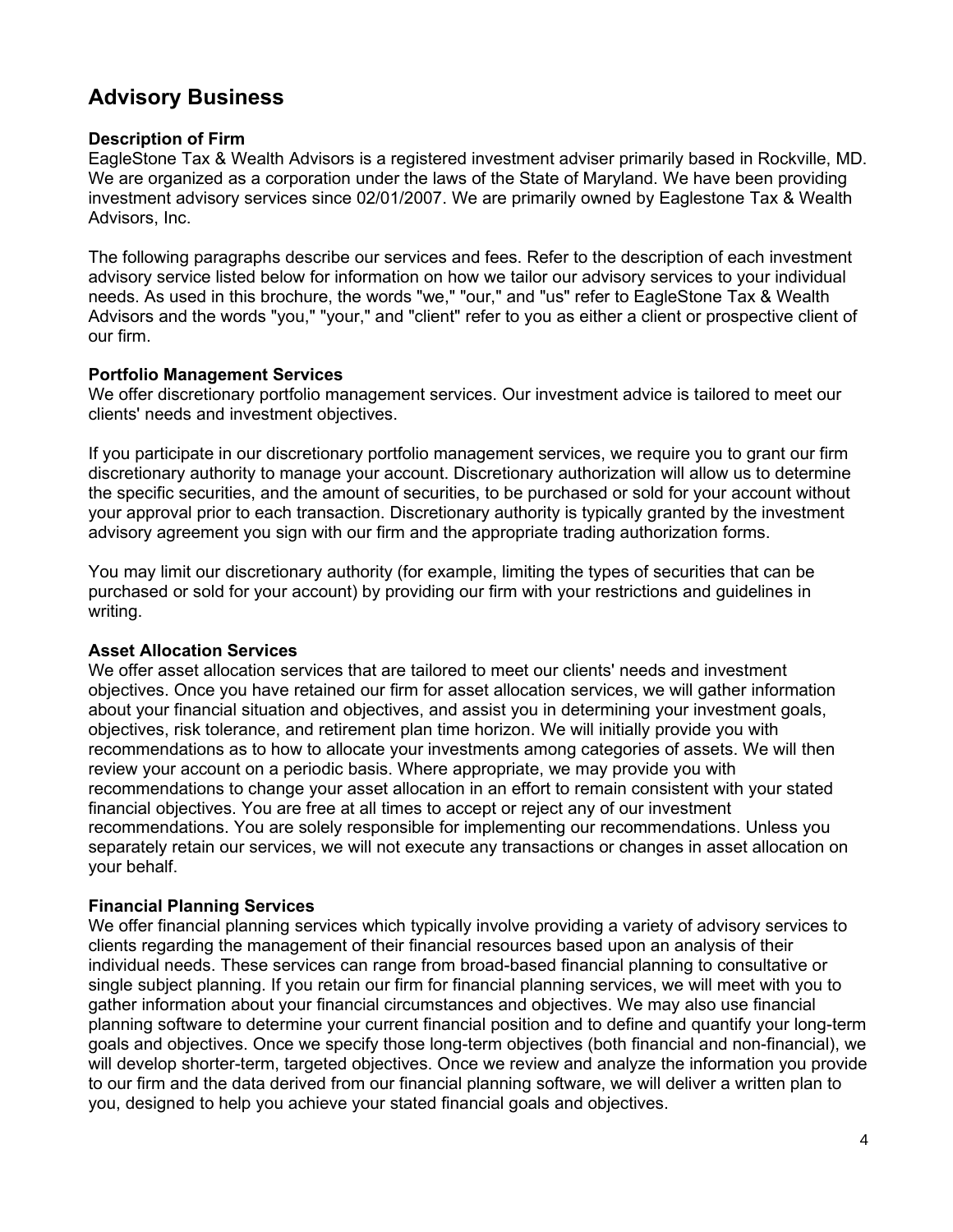Retirement Accumulation Strategies:

- 401(k)s, 403(b)s, Design and Oversight
- IRA Rollover and Beneficiary Designation Planning
- Pension Plan and Profit Sharing Design Consultation
- Defined Benefit Plan Oversight
- IRA vs ROTH IRA Analysis
- Financial Independence Studies

Advisory Services for Organizations:

- Entity Selection for Small Business
- Company and Employer Fringe Benefits
- Business Succession & Buy-Sell Planning
- Risk Management & Insurance Protection Planning for Business Owners and Key Executives
- Review of Legal Documents

Wealth Accumulation Strategies for Individuals and Families:

- Education Planning and Funding
- UTMAs/UGMAs for Minors
- Risk Management and Insurance Protection for Families
- Mortgage Counseling

Other Advisory Services:

- Access to Institutional Money Managers, when appropriate
- Initial Public Offerings (IPO), when appropriate
- Tax Planning

Wealth Preservation Strategies:

- Review of Estate Planning Documents
- Wealth Transfer Techniques
- Estate Tax Minimization
- Generation Skipping Trust Planning
- Philanthropic Strategies

Financial plans are based on your financial situation at the time we present the plan to you, and on the financial information you provide to us. You must promptly notify our firm if your financial situation, goals, objectives, or needs change.

You are under no obligation to act on our financial planning recommendations. Should you choose to act on any of our recommendations, you are not obligated to implement the financial plan through any of our other investment advisory services. Moreover, you may act on our recommendations by placing securities transactions with any brokerage firm.

### **Financial Consulting Services**

We offer financial consulting services that primarily involve advising clients on specific financial-related topics. The topics we address may include, but are not limited to, risk assessment/management, investment planning, financial organization, or financial decision making/negotiation.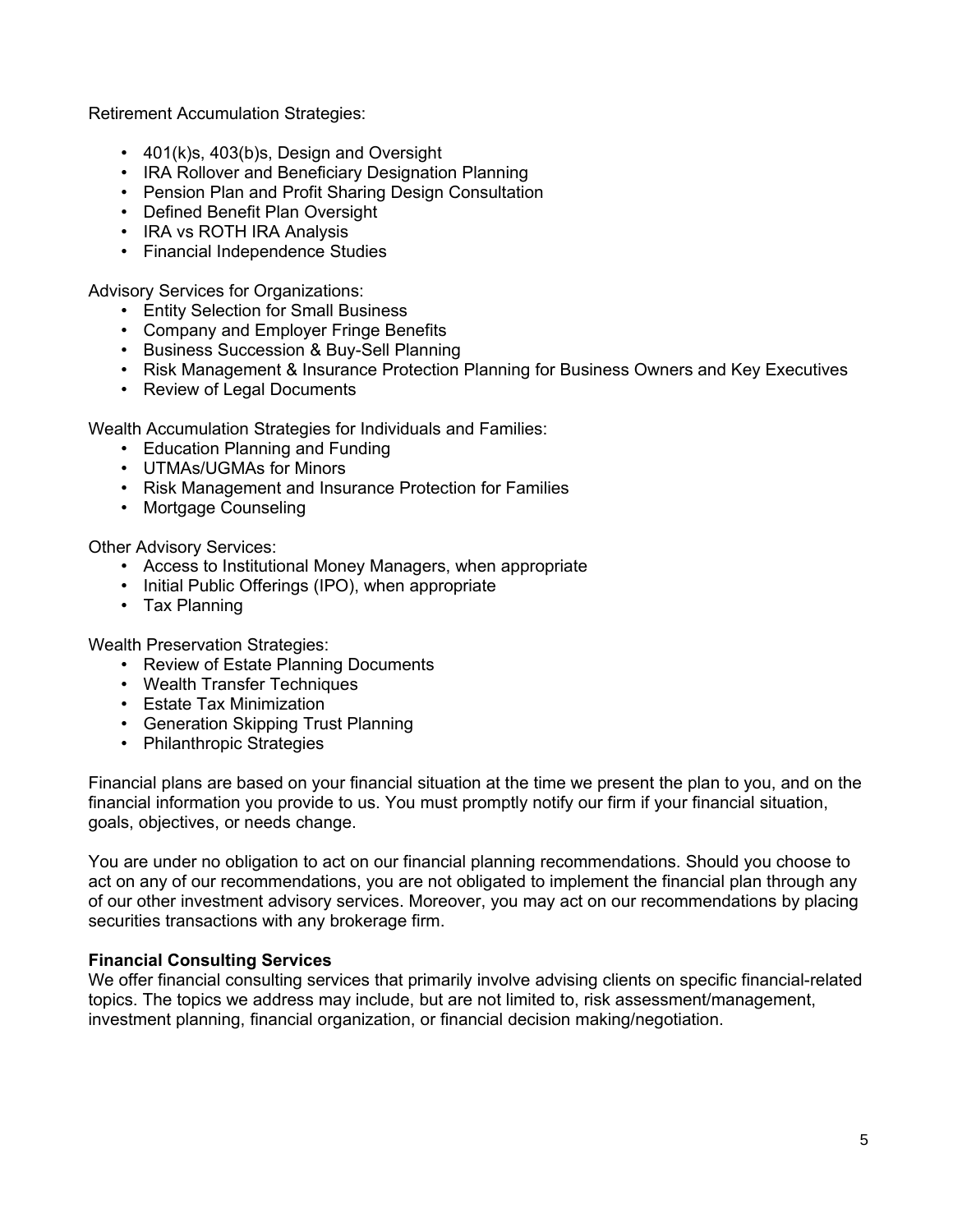### **Pension Consulting Services**

We offer pension consulting services to employee benefit plans and their fiduciaries based upon the needs of the plan and the services requested by the plan sponsor or named fiduciary. In general, these services may include an existing plan review and analysis, plan-level advice regarding fund selection and investment options, education services to plan participants, investment performance monitoring, and/or ongoing consulting. These pension consulting services will generally be non-discretionary and advisory in nature. The ultimate decision to act on behalf of the plan shall remain with the plan sponsor or other named fiduciary.

We may also assist with participant enrollment meetings and provide investment-related educational seminars to plan participants on such topics as:

- Diversification;
- Asset allocation;
- Risk tolerance; and
- Time horizon

Our educational seminars may include other investment-related topics specific to the particular plan.

We may also provide additional types of pension consulting services to plans on an individually negotiated basis. All services, whether discussed above or customized for the plan based upon requirements from the plan fiduciaries (which may include additional plan-level or participant-level services) shall be detailed in a written agreement and be consistent with the parameters set forth in the plan documents.

Either party to the pension consulting agreement may terminate the agreement upon written notice to the other party in accordance with the terms of the agreement for services. The pension consulting fees will be prorated for the quarter in which the termination notice is given and any unearned fees will be refunded to the client.

### **Family Office and Wealth Planning Services**

We offer Family Office and Wealth Planning Services designed to help our clients organize their financial situation and plan for the successful transfer of wealth to the next generation in the most taxadvantaged manner. Such services generally include financial planning in the following areas:

- Family Continuity;
- Estate Planning and Trustee Oversight;
- Integrated Tax and Financial Planning;
- Lifestyle Management;
- Family Philanthropy; and
- Risk Management

### **Types of Investments**

We offer advice on equity securities, corporate debt securities (other than commercial paper), commercial paper, certificates of deposit, municipal securities, variable life insurance, variable annuities, mutual fund shares, closed-end interval funds, United States government securities, private placements, money market funds, real estate, REITs, structured products, ETFs, leveraged ETFs, interests in partnerships investing in real estate, interests in partnerships investing in oil and gas interests and interests in partnerships investing in Opportunity Zones.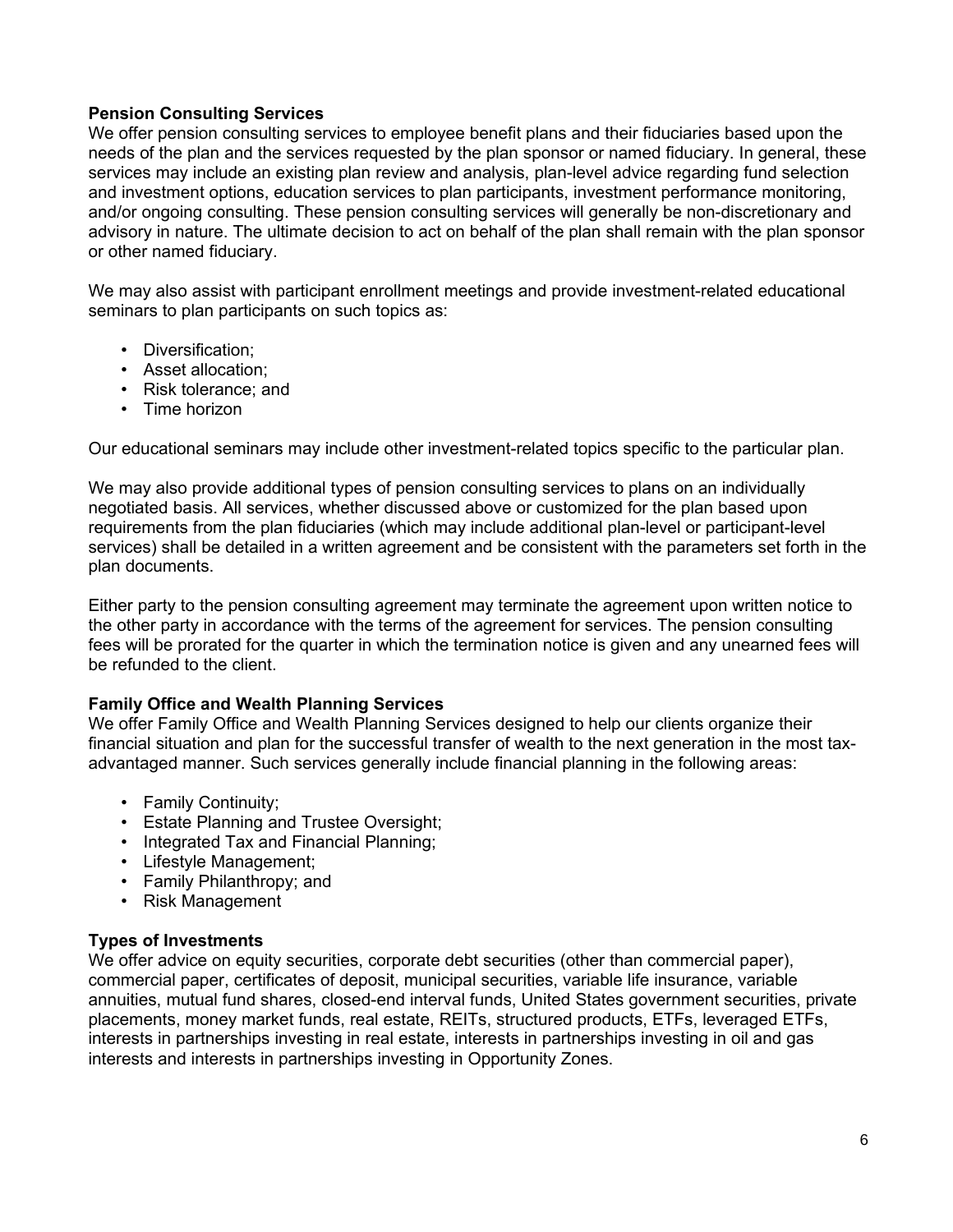Additionally, we may advise you on various types of investments based on your stated goals and objectives. We may also provide advice on any type of investment held in your portfolio at the inception of our advisory relationship.

Since our investment strategies and advice are based on each client's specific financial situation, the investment advice we provide to you may be different or conflicting with the advice we give to other clients regarding the same security or investment.

Principals, investment adviser representatives or other associated persons of the Adviser maintain registration as registered representatives and agents ("DAI Agents") of DAI Securities, LLC ("DAI"), a broker/dealer and FINRA member firm. The DAI Agents are subject to DAI's compliance policies and procedures and supervisory oversight.

For more information on these fees please go to [https://www.daisecurities.com/dai-customer](https://www.daisecurities.com/dai-customer-disclosures)[disclosures.](https://www.daisecurities.com/dai-customer-disclosures) The Adviser and the DAI Agents will not receive a share of DAI's compliance and supervisory fee.

Clients are advised that there may be other alternative investment sponsors and/or products not recommended by the Adviser that are suitable for the client and that may cost more or less than those recommended by the Adviser. While DAI reviews numerous alternative investment sponsors and/or products on an on-going basis, DAI approves only a select number of sponsors/products pursuant to its due diligence requirements and reviews. Accordingly, your ability to obtain alternative investments through the Adviser will be limited to those DAI approved products. While you are free to explore various alternative investments independent of the Adviser, such investments cannot be obtained by means of the Adviser's guidance and recommendation.

#### **EagleStone Managed Account Program (E-MAP)**

EagleStone will design and manage a portfolio that will be invested similarly to the portfolios of other clients who have similar investment objectives. EagleStone will perform research and design a portfolio that is specifically designed to meet the client's risk tolerance, objectives, time horizon, unique needs and circumstances, while taking into consideration the client's specific tax profile. The currently available E-MAP portfolio models are designated as Ultra-Conservative, Conservative, Moderate, Moderately Aggressive, Aggressive, and Highly Aggressive. Periodically, EagleStone may create additional portfolio models. In addition, EagleStone and the client may create a customized portfolio for the client's investment account, if necessary and appropriate.

Generally, the client will choose, in consultation with EagleStone, one of the E-MAP portfolio types that most closely match the client's investment objectives. The E-MAP portfolios consist primarily of listed securities which include, but are not limited to, money market funds, ETFs and no-load or load-waived, no transaction fee mutual funds. However, from time to time, the portfolios may also consist of listed securities including, but not limited to, stocks, bonds, unit investment trusts, certificates of deposit and other securities defined as such under applicable Federal and State laws.

EagleStone will monitor market conditions and the performance of the client's portfolio. The client may change the E-MAP portfolio model at any time. Via an Investment Management Agreement and Investment Policy Statement that the client will sign, the client agrees to notify EagleStone of a change in risk tolerance, objectives or time horizon. The minimum initial investment in the E-MAP Program is \$80,000.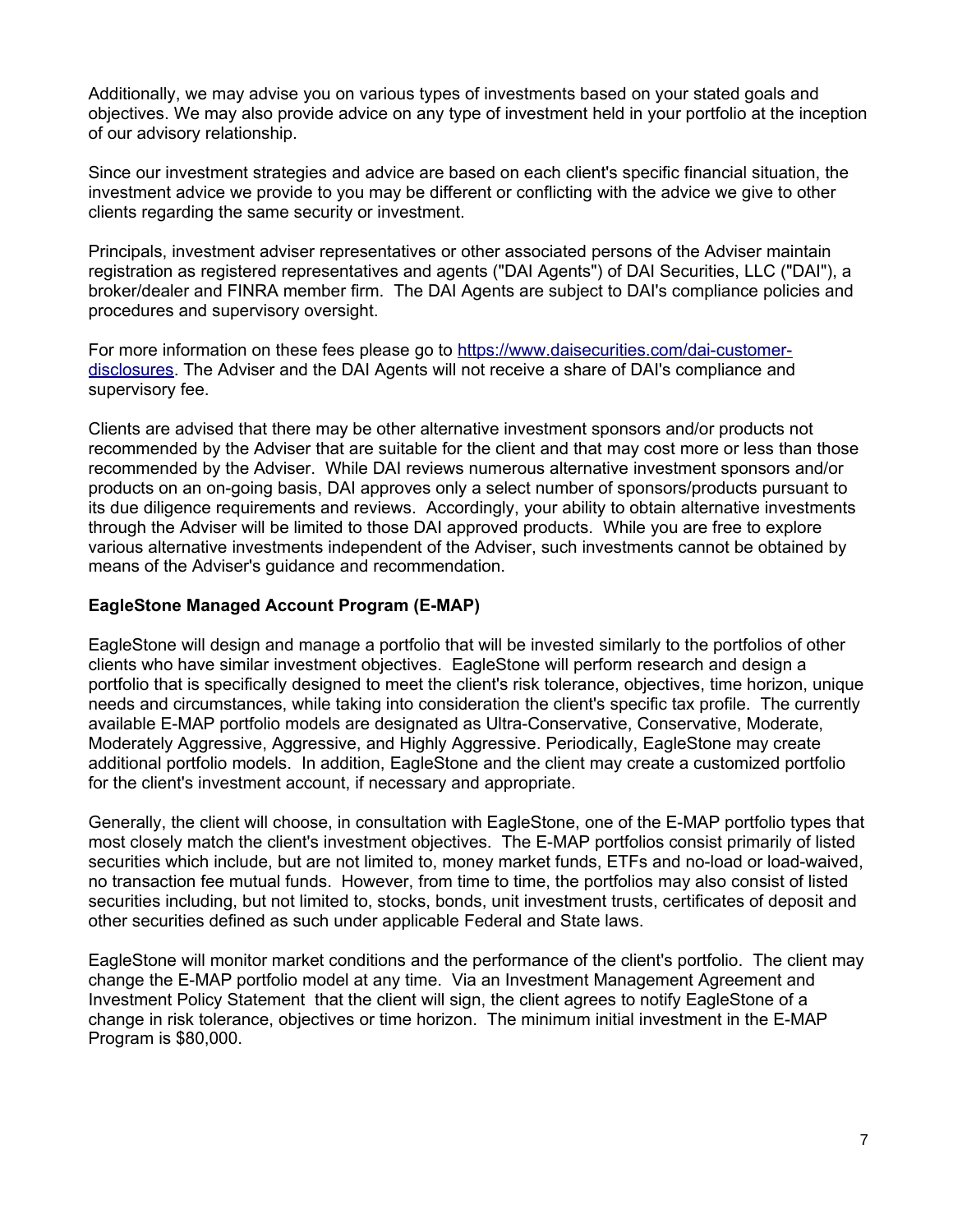EagleStone Wealth Advisors, Inc.'s employees or affiliates may occasionally act in the capacity of a registered representative, if it is in the best interest of the client to do so. Generally, a registered representative will earn a commission for such services. Generally, the commission is paid directly to the employee or affiliate by the provider or vendor through a broker dealer. EagleStone Wealth Advisors, Inc. does not receive commissions for such investment products. Products and services offered by EagleStone's employees or affiliates include, but are not limited to:

Partnership Investments:

- REITs/Real Estate
- Oil & Gas
- Equipment Leasing
- Private Equity

Insurance Related Vehicles:

- Life Insurance Policies
- Disability Insurance
- Long Term Care Insurance
- Annuities (Fixed)
- Annuities (Variable & Indexed)
- Life Settlements

## Education Planning:

- 529 College Savings Plans
- Coverdell Savings Plans

## **IRA Rollover Recommendations**

Effective December 20, 2021 (or such later date as the US Department of Labor ("DOL") Field Assistance Bulletin 2018-02 ceases to be in effect), for purposes of complying with the DOL's Prohibited Transaction Exemption 2020-02 ("PTE 2020-02") where applicable, we are providing the following acknowledgment to you. When we provide investment advice to you regarding your retirement plan account or individual retirement account, we are fiduciaries within the meaning of Title I of the Employee Retirement Income Security Act and/or the Internal Revenue Code, as applicable, which are laws governing retirement accounts. The way we make money creates some conflicts with your interests, so we operate under a special rule that requires us to act in your best interest and not put our interest ahead of yours. Under this special rule's provisions, we must:

- Meet a professional standard of care when making investment recommendations (give prudent advice);
- Never put our financial interests ahead of yours when making recommendations (give loyal advice);
- Avoid misleading statements about conflicts of interest, fees, and investments;
- Follow policies and procedures designed to ensure that we give advice that is in your best interest;
- Charge no more than is reasonable for our services; and
- Give you basic information about conflicts of interest.

We benefit financially from the rollover of your assets from a retirement account to an account that we manage or provide investment advice, because the assets increase our assets under management and, in turn, our advisory fees. As a fiduciary, we only recommend a rollover when we believe it is in your best interest.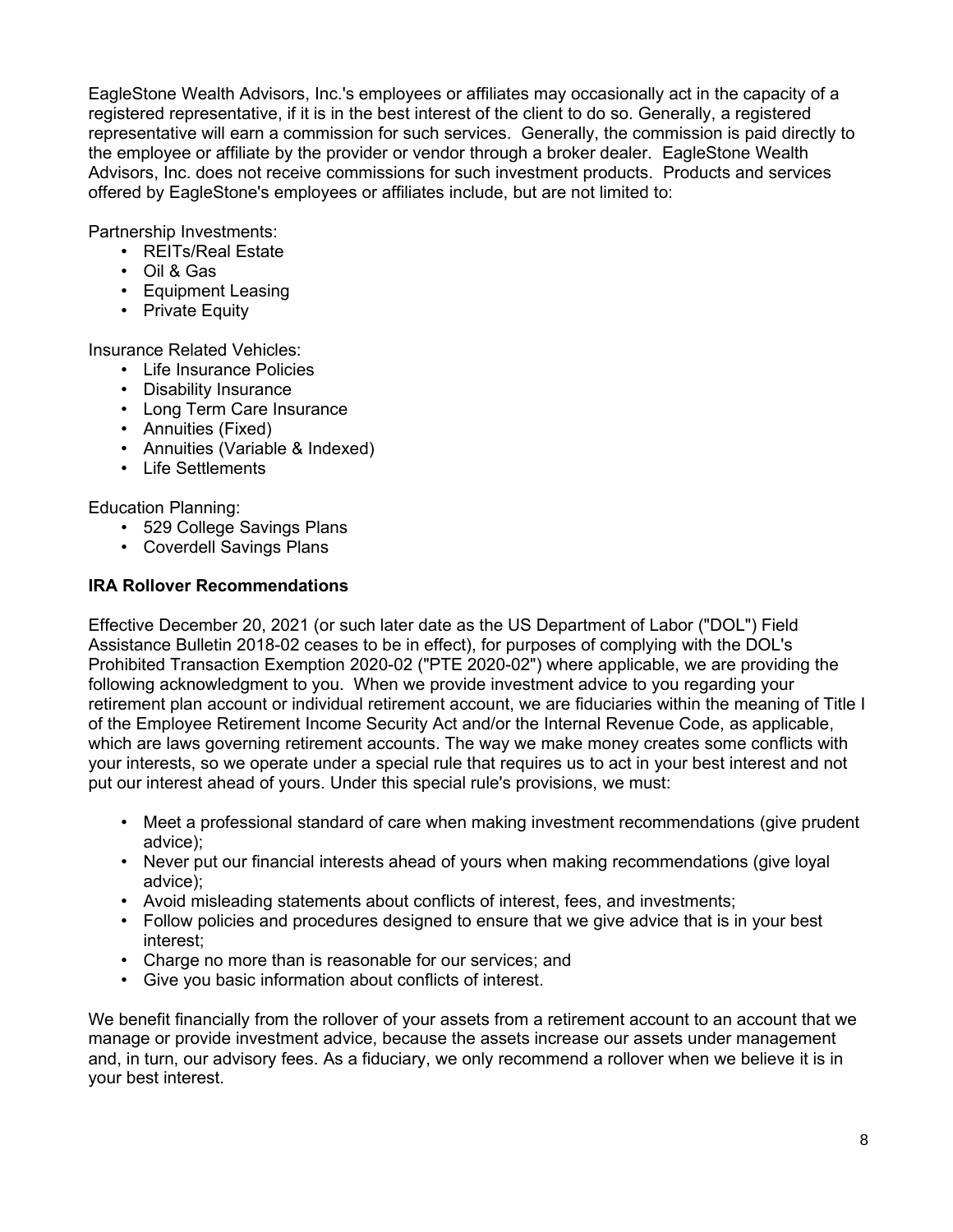### **Assets Under Management**

As of December 31, 2021, EagleStone Wealth Advisors, Inc. manages \$206,447,885 (rounded) on a discretionary basis and \$32,565,771 on a non-discretionary basis.

## **Fees and Compensation**

#### **Portfolio Management Services**

Our annual fee for portfolio management services varies between 1.50% to 1.95% (usually discounted from stated fees) depending upon the market value of your assets under our management, the type and complexity of the asset management services provided, as well as the level of administration requested either directly or assumed by the client. Assets in each of your account(s) are included in the fee assessment unless specifically identified in writing for exclusion.

Our annual portfolio management fee is billed and payable, quarterly in advance, based on the balance at end of billing period.

If the portfolio management agreement is executed at any time other than the first day of a calendar quarter, our fees will apply on a pro rata basis, which means that the advisory fee is payable in proportion to the number of days in the quarter for which you are a client. Our advisory fee is negotiable, depending on individual client circumstances.

At our discretion, we may combine the account values of family members living in the same household to determine the applicable advisory fee. For example, we may combine account values for you and your minor children, joint accounts with your spouse, and other types of related accounts. Combining account values may increase the asset total, which may result in your paying a reduced advisory fee based on the available breakpoints in our fee schedule stated above.

We will deduct our fee directly from your account through the qualified custodian holding your funds and securities. We will deduct our advisory fee only when you have given our firm written authorization permitting the fees to be paid directly from your account. We will send you an invoice showing the amount of the fee. Further, the qualified custodian will deliver an account statement to you at least quarterly. These account statements will show all disbursements from your account. You should review all statements for accuracy.

We encourage you to reconcile our invoices with the statement(s) you receive from the qualified custodian. If you find any inconsistent information between our invoice and the statement(s) you receive from the qualified custodian, call our main office number located on the cover page of this brochure.

| If the Managed Account Value is: |           | <u>MAXILIUITI AHIJUAI</u><br><b>Management Fee</b><br>will be: |
|----------------------------------|-----------|----------------------------------------------------------------|
| From                             | To        | E-MAP                                                          |
| \$80,000                         | \$150,000 | 1.95%                                                          |
| \$150,000                        | \$250,000 | 1.90%                                                          |
| \$250,000                        | \$500,000 | 1.85%                                                          |
| \$500,000                        | \$750,000 | 1.80%                                                          |
|                                  |           |                                                                |

Maximum Annual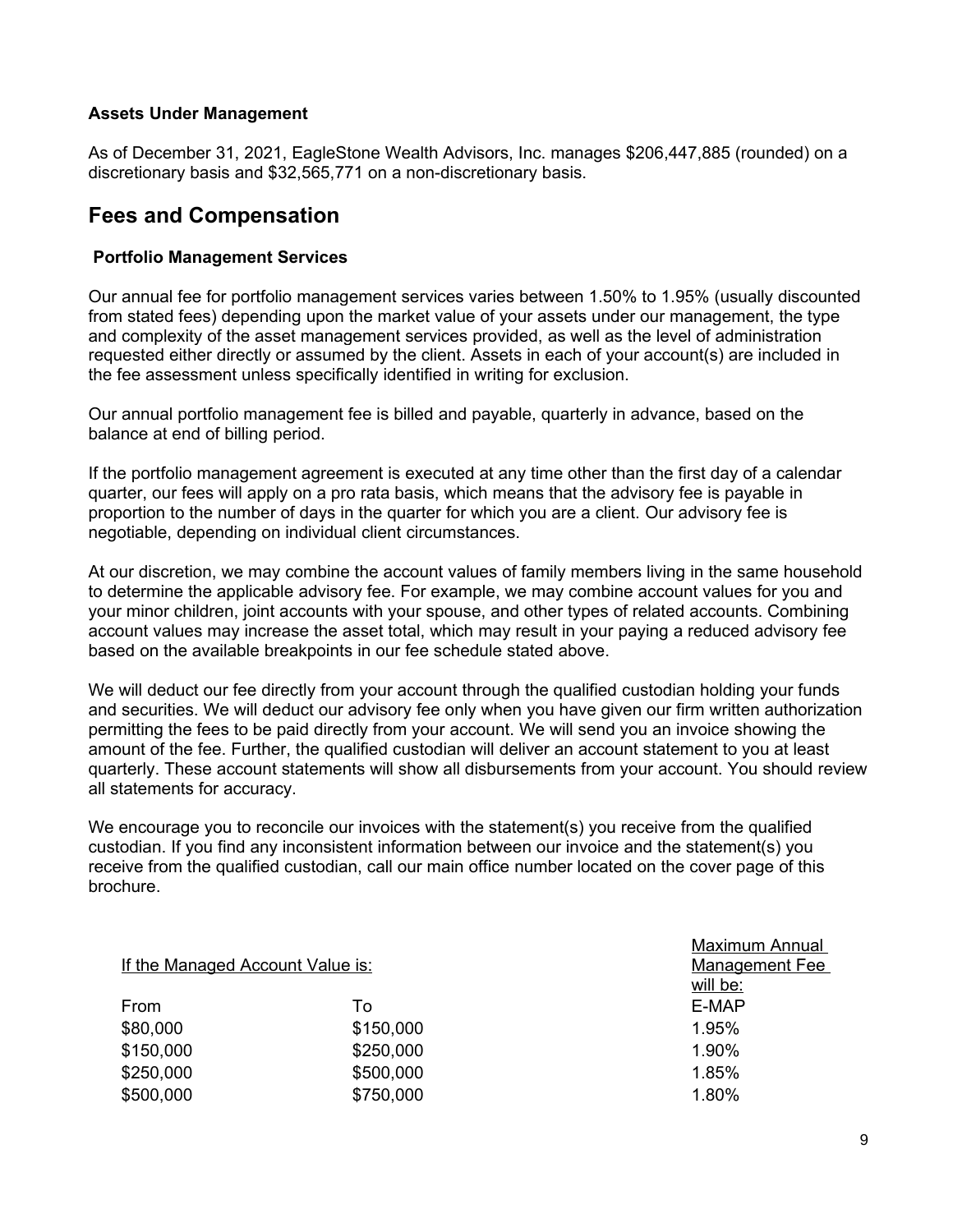| \$750,000         | \$1,000,000  | 1.75%    |
|-------------------|--------------|----------|
| \$1,000,000       | \$3,000,000  | 1.70%    |
| \$3,000,000       | \$5,000,000  | 1.65%    |
| \$5,000,000       | \$7,500,000  | 1.60%    |
| \$7,500,000       | \$10,000,000 | $1.55\%$ |
| over \$10,000,000 |              | $1.50\%$ |

The Investment Management Agreement may be terminated by either party providing ninety (90) days written notice to the other by certified, registered mail or electronic mail to the addresses set forth above. This Agreement shall be valid for one (1) year from the effective date below and will be automatically renewed annually for one (1) year terms. However, either party may terminate this Agreement at any time by giving written notice. Upon termination, EagleStone can trade or transact on the account unless Client provides written instructions to the contrary.

#### **Financial Planning Services**

If a client will incur hourly charges for Comprehensive Financial Planning services, the client will agree to any fees in advance of the service. EagleStone's fees are based on the number of hours required multiplied by the standard billing rate of the professional or para-professional working on the Comprehensive Financial Planning services. In addition, we may charge for computer processing costs, delivery charges, long-distance telephone calls, and any out-of-pocket costs that we incur on the client's behalf.

Following is a summary of our hourly billing rates, which parallels the experience level of the staff involved:

Partners / Shareholders \$300 - \$400 Manager / Directors \$250 - \$300 Senior Staff \$200 - \$250 Financial Advisors / Wealth Advisors \$150 - \$200 Financial Analysts \$100 - \$150 Junior Financial Analysts / Administrative Staff \$75 - \$100

EagleStone and the client will determine whether to pay an hourly fee, flat fee, or retainer for Comprehensive Financial Planning services. EagleStone and the client will agree on a fixed fee based on an estimate of the number of hours and level of staff required to service the client. For Comprehensive Financial Planning services, the client decides in advance on how EagleStone is to be compensated.

We will not require prepayment of a fee more than six months in advance and in excess of \$1,200.

At our discretion, we may offset our financial planning fees to the extent you implement the financial plan through our Portfolio Management Service.

You may terminate the financial planning agreement upon providing ninety (90) days written notice to the other by certified, registered mail or electronic mail to the addresses set forth above. If you have pre-paid financial planning fees that we have not yet earned, you will receive a prorated refund of those fees. If financial planning fees are payable in arrears, you will be responsible for a prorated fee based on services performed prior to termination of the financial planning agreement.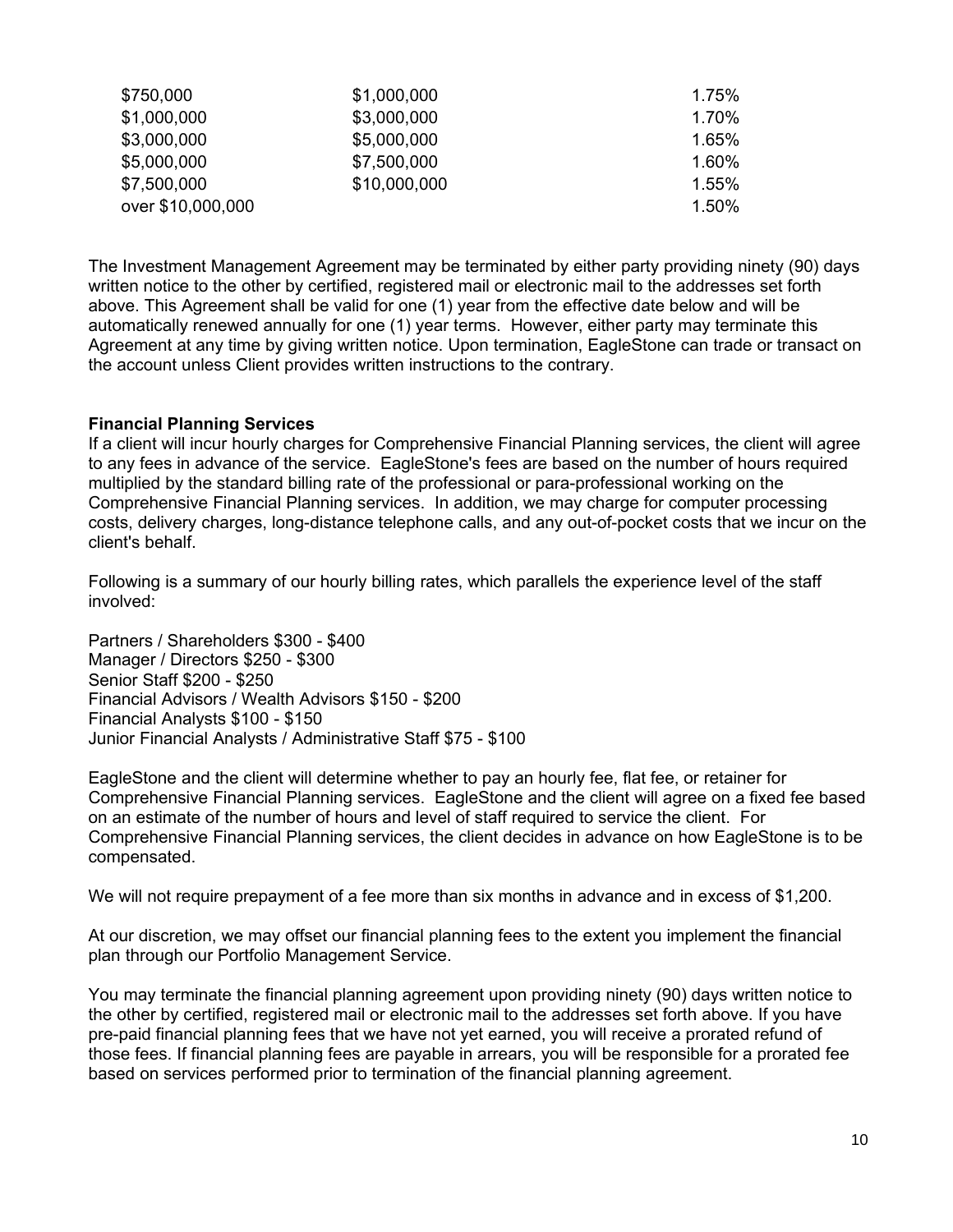### **Financial Consulting Services**

You may terminate the financial consulting agreement upon providing ninety (90) days written notice to the other by certified, registered mail or electronic mail to the addresses set forth above. If you have pre-paid financial consulting fees that we have not yet earned, you will receive a prorated refund of those fees. If financial consulting fees are payable in arrears, you will be responsible for a prorated fee based on services performed prior to termination of the financial consulting agreement.

### **Pension Consulting Services**

Our advisory fees for these customized services will be negotiated with the plan sponsor or named fiduciary on a case-by-case basis.

You may terminate the pension consulting services agreement upon providing ninety (90) days written notice to the other by certified, registered mail or electronic mail to the addresses set forth above. You will incur a pro rata charge for services rendered prior to the termination of the agreement, which means you will incur advisory fees only in proportion to the number of days in the quarter for which you are a client. If you have pre-paid advisory fees that we have not yet earned, you will receive a prorated refund of those fees.

## **Family Office and Wealth Planning Services**

You may terminate the family office and wealth planning services agreement upon providing ninety (90) days written notice to the other by certified, registered mail or electronic mail to the addresses set forth above. You will incur a pro rata charge for services rendered prior to the termination of the agreement, which means you will incur advisory fees only in proportion to the number of days in the quarter for which you are a client. If you have pre-paid advisory fees that we have not yet earned, you will receive a prorated refund of those fees.

### **Additional Fees and Expenses**

As part of our investment advisory services to you, we may invest, or recommend that you invest, in mutual funds and exchange traded funds. The fees that you pay to our firm for investment advisory services are separate and distinct from the fees and expenses charged by mutual funds or exchange traded funds (described in each fund's prospectus) to their shareholders. These fees will generally include a management fee and other fund expenses. You will also incur transaction charges and/or brokerage fees when purchasing or selling securities. These charges and fees are typically imposed by the broker-dealer or custodian through whom your account transactions are executed. We do not share in any portion of the brokerage fees/transaction charges imposed by the broker-dealer or custodian. To fully understand the total cost you will incur, you should review all the fees charged by mutual funds, exchange traded funds, our firm, and others. For information on our brokerage practices, refer to the *Brokerage Practices* section of this brochure.

### **Compensation for the Sale of Securities or Other Investment Products**

Persons providing investment advice on behalf of our firm are registered representatives with DAI Securities, LLC, a securities broker-dealer, and a member of the Financial Industry Regulatory Authority and the Securities Investor Protection Corporation. In their capacity as registered representatives, these persons receive compensation in connection with the purchase and sale of securities or other investment products, including asset-based sales charges, service fees or 12b-1 fees, for the sale or holding, of mutual funds. Compensation earned by these persons in their capacities as registered representatives is separate and in addition to our advisory fees. This practice presents a conflict of interest because persons providing investment advice to advisory clients on behalf of our firm who are registered representatives have an incentive to recommend investment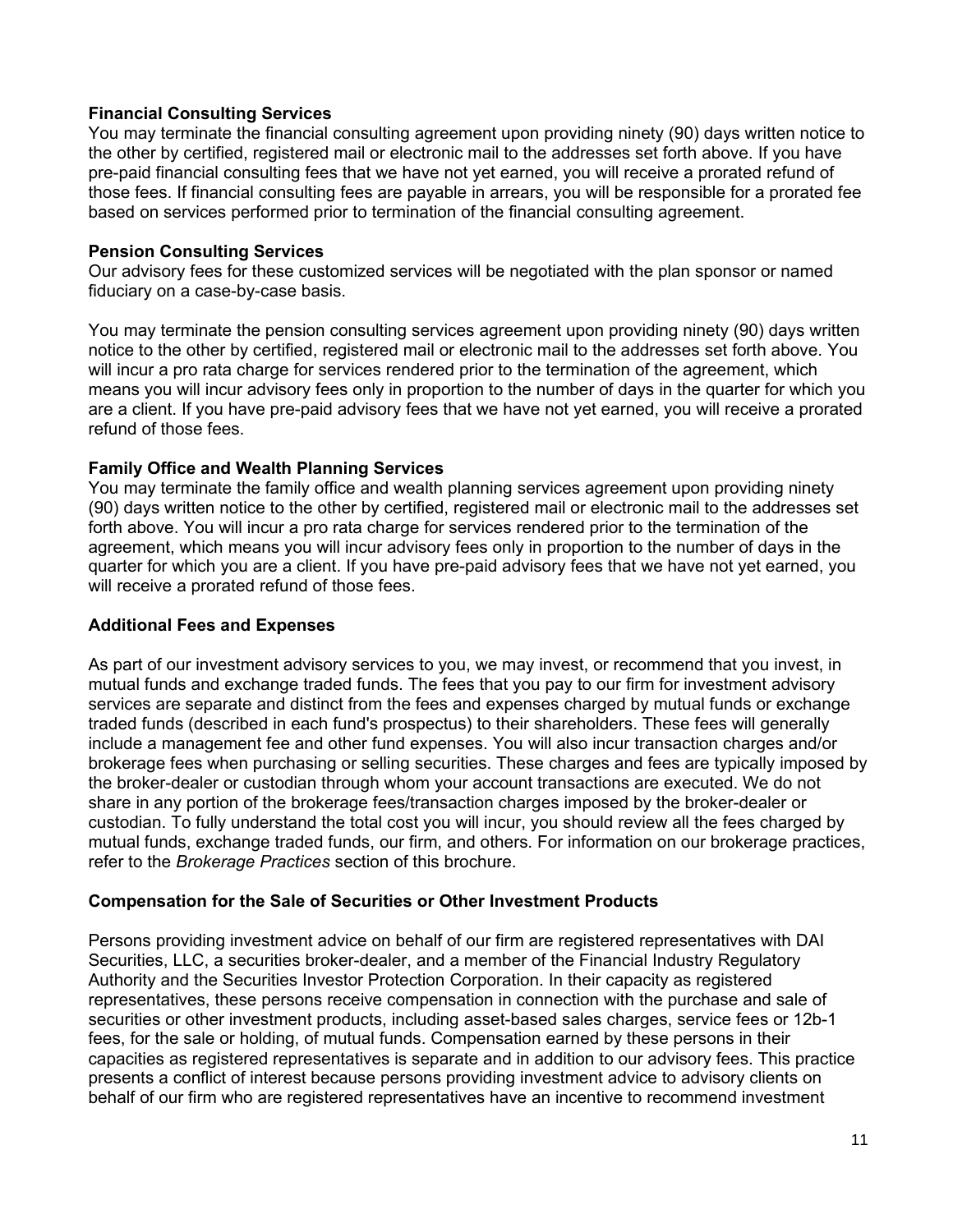products based on the compensation received rather than solely based on your needs. Persons providing investment advice to advisory clients on behalf of our firm can select or recommend, and in many instances will select or recommend, mutual fund investments in share classes that pay 12b-1 fees when clients are eligible to purchase share classes of the same funds that do not pay such fees and are less expensive. This presents a conflict of interest. You are under no obligation, contractually or otherwise, to purchase securities products through any person affiliated with our firm who receives compensation described above.

Persons providing investment advice on behalf of our firm are licensed as independent insurance agents. These persons will earn commission-based compensation for selling insurance products, including insurance products they sell to you. Insurance commissions earned by these persons are separate and in addition to our advisory fees. This practice presents a conflict of interest because persons providing investment advice on behalf of our firm who are insurance agents have an incentive to recommend insurance products to you for the purpose of generating commissions rather than solely based on your needs. You are under no obligation, contractually or otherwise, to purchase insurance products through any person affiliated with our firm.

## **Performance-Based Fees and Side-By-Side Management**

We do not accept performance-based fees or participate in side-by-side management. Performancebased fees are fees that are based on a share of a capital gains or capital appreciation of a client's account. Side-by-side management refers to the practice of managing accounts that are charged performance-based fees while at the same time managing accounts that are not charged performancebased fees. Our fees are calculated as described in the *Fees and Compensation* section above, and are not charged on the basis of a share of capital gains upon, or capital appreciation of, the funds in your advisory account.

# **Types of Clients**

EagleStone Wealth Advisors, Inc. clients include, but are not limited to individuals, nonprofits, foundations, corporations, partnerships, estates, trusts and pension/profit sharing plans.

## **Account Minimums**

EagleStone Wealth Advisors, Inc.'s philosophy is to embrace new relationships and accept clients who may be considered too small by some firms. Therefore, the account minimum for a managed account with EagleStone is generally \$80,000. Exceptions can be made based on consolidated household accounts or relationships with or referrals from other clients. EagleStone reserves the right to grant exceptions on a case by case basis for account minimums based on each scenario.

## **Methods of Analysis, Investment Strategies and Risk of Loss**

## **Methods of Analysis & Client Profile**

EagleStone Wealth Advisors, Inc. will make recommendations concerning strategy, portfolio mix, liquidity, risk profile and strategic allocation. EagleStone recognizes that each client's circumstances are unique and as such, each investment strategy will be unique to the client.

When creating an investment strategy, EagleStone will take into consideration a client's objectives, income, net worth, time horizon, tax profile, level of comfort with certain investments, age, risk tolerance and liquidity needs.

## **Investment Strategies & Asset Management Philosophy**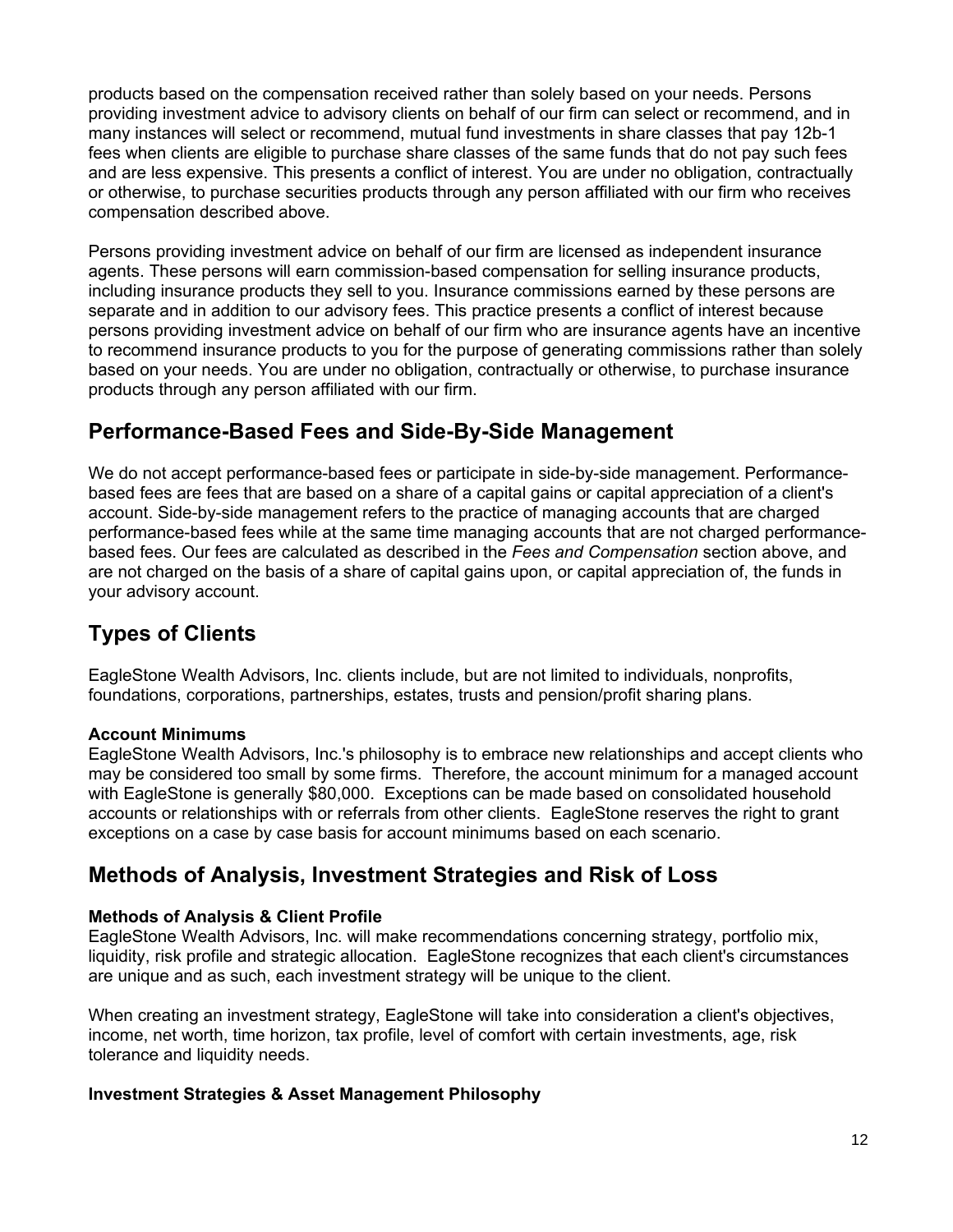EagleStone Wealth Advisors, Inc. utilizes "Modern Portfolio Theory" as recognized by the 1990 Nobel Prize. Modern Portfolio Theory (MPT), a disciplined and proven approach to investing, quantifies risk and mathematically explains why and how portfolio diversification works to reduce volatility and/or increase investment returns. Because MPT recognizes the importance of the inter-relationships among asset classes within an overall investment portfolio, it profoundly shaped how institutional portfolios are managed to optimize market risk against expected returns. According to MPT, over the long term, stocks have historically provided growth in a portfolio while fixed income (such as bonds and cash) have provided stability. When combined in a portfolio, stocks and bonds should provide steady growth over the longer term. Another facet of MPT is asset class correlation. In order to reduce the volatility of a portfolio, EagleStone looks for asset classes that are negatively correlated or have a low correlation to stocks. Theoretically, when the stock market is in decline, the presence of asset classes that are negatively correlated or have a low correlation to stocks will increase or hold their value, thus smoothing out the volatility of a portfolio.

Under MPT, portfolios will be constructed using a variety of asset classes in a specific mix to meet the client's risk tolerance, investment objectives and time horizon. Examples of the asset classes that EagleStone uses to diversify a portfolio are: US Large Capitalization Growth, US Large Capitalization Value, US Mid Capitalization Growth, US Mid Capitalization Value, US Small Capitalization Growth, US Small Capitalization Value, Foreign Equities from Developed Countries, Foreign Equities from Emerging Markets, US Corporate Bonds of varying maturities, US Government Bonds of various agencies and maturities, International Bonds from both developed and emerging markets, High Yield Bonds (both foreign and domestic), Real Estate (both foreign and domestic) and various "Alternative" asset classes. EagleStone defines "Alternative" asset classes as commodities (oil, gas, gold, etc.), currencies and hedging strategies (long/short, market neutral, inverse, etc.). In addition, certain tax sensitive portfolios may also contain Municipal Bonds.

Increasing diversification of the portfolio by using multiple levels of asset classes should decrease portfolio risk. Additionally, investing globally helps to minimize overall portfolio risk. Investing in equities offers the potential for higher returns when compared to fixed income (such as bonds or cash). In exchange for higher returns, equities are also more volatile in their performance when compared to fixed income. Generally, more conservative portfolios will have a higher proportion of fixed income (such as bonds and cash) than stocks and more aggressive portfolios will have a higher proportion of stocks and foreign exposure than fixed income.

EagleStone assumes that markets are efficient and it is impossible to know ahead of time what sectors of the market will perform in a superior fashion, and therefore, we do not subscribe to market timing. Market timing of sales and purchases are highly unlikely to increase returns and, therefore, will be avoided. The underlying approach to this portfolio will be to optimize the risk/return relationship appropriate to the client's needs and goals using a globally diversified portfolio following the "buy and hold" theory with periodic rebalancing.

EagleStone may choose to employ the benefits of dollar cost averaging to reduce the impact of short term market fluctuations on the portfolio. Diversification of asset categories and selection will be deemed critical to take advantage of correlation and risk/return relationships. This technique will be employed during the entire process. To the extent that history has indicated that a substantial portion of the return derived from a portfolio is based on its allocation, the portfolio is scheduled to be rebalanced at least annually to maintain the desired allocation. From time to time market conditions will cause the portfolio's investment in various classes to vary from the established target allocation. Keep in mind that the target allocation is only a guideline, and actual holdings will differ from the target at all times. This will be reviewed periodically and if the actual weighting differs significantly from the established allocation, the portfolio will be reallocated, based on professional judgment, income tax ramifications, and the client's goals.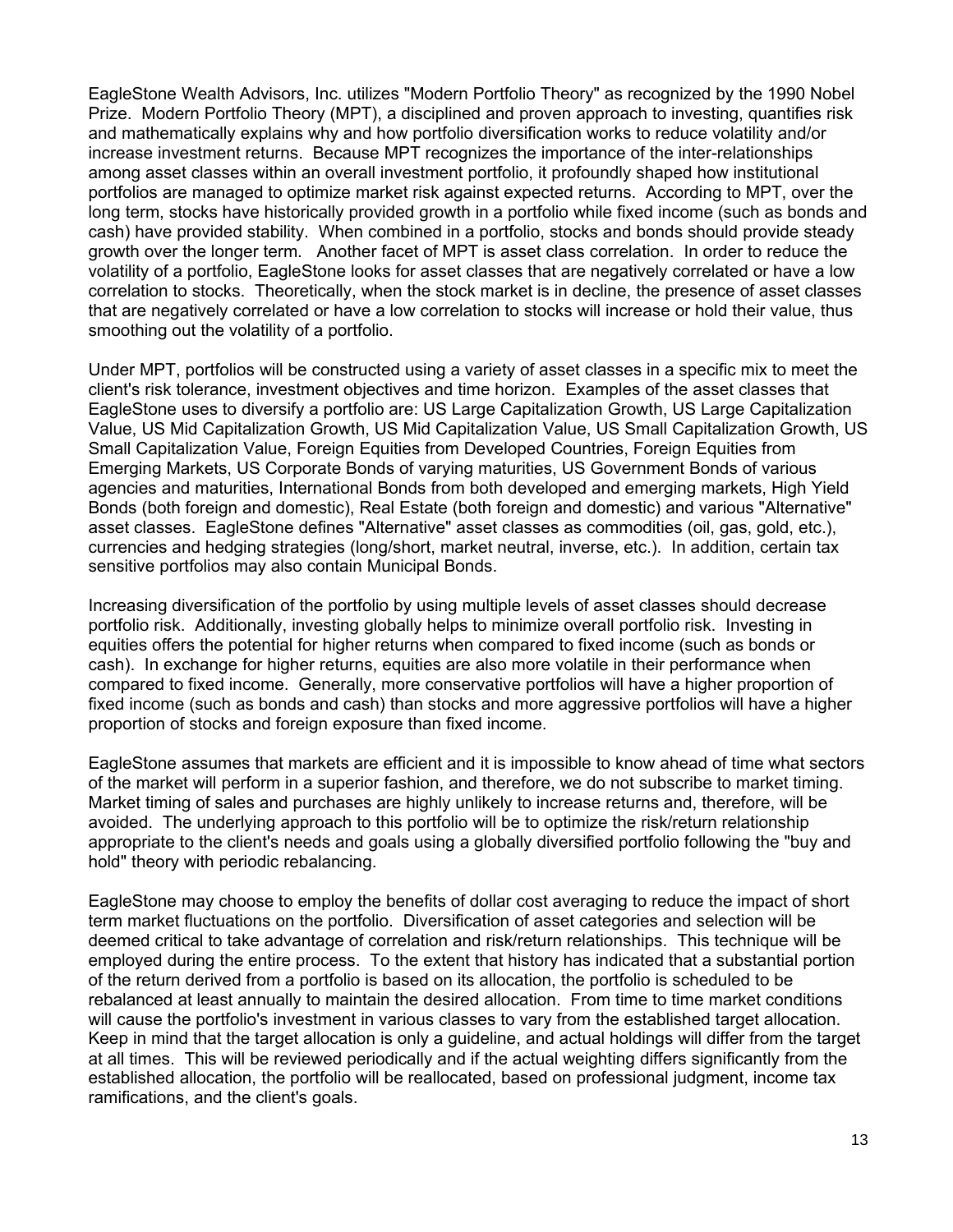Diversification of investment products and asset classes are critical to wealth accumulation and wealth preservation. EagleStone will recommend specific investment products to clients to be used in their overall investment portfolio.

An investment management account is generally viewed as a critical part of an overall investment strategy. In many instances, ETFs and no load or load waived, no transaction fee mutual funds will be the underlying investments in managed accounts. Clients will be informed as to the general asset classes that will be used to implement a client's investment strategy. Clients will approve the Asset Allocation Model that will be used in advance after completing an Investment Policy Statement, which will include a Risk Tolerance Profile. Clients may request that Eaglestone Wealth Advisors, Inc. or its Sub-Advisors (if any), provide a sample asset allocation model in advance of proceeding with the investment strategy as determined in the Investment Policy Statement. EagleStone Wealth Advisors, Inc. or its Sub-Advisors (if any), will then implement the Investment Policy Statement and make specific investments on behalf of the Client**,** without having to obtain specific client consent for each transaction. Any client who elects to utilize this option shall provide written consent for any such discretionary transactions (i.e. Limited Power of Attorney via an Investment Management Agreement). EagleStone Wealth Advisors, Inc. and its Sub-Advisors (if any), in using the limited power of attorney, may decide (i) what securities to trade (ii) when to trade the securities (iii) the quantity of securities to trade and (iv) at what price to trade the securities. In using discretionary authority, EagleStone will at all times be subject to its fiduciary duty to do only what is in the best interest of the client. At no time will EagleStone Wealth Advisors, Inc., or any related person, take actual custody of client assets, other than as interpreted by the applicable securities laws regarding advisers who directly deduct fees from clients' accounts.

During the investment selection process, EagleStone will consider various securities so as to seek superior performance but also to manage investor risk. Generally, portfolios managed by EagleStone consist of ETFs and no load or load-waived, no transaction fee mutual funds. EagleStone does, in some cases, purchase other securities such as individual stocks or bonds, certificates of deposit, etc. In selecting the ETFs and mutual funds, EagleStone will investigate the many characteristics, including but not limited to: manager tenure, gross expense ratios (including 12b-1 fees), performance, independent ratings, style drift, investment methodology (quantitative vs. technical vs. fundamental), net assets, sector weightings, geographic weightings, MPT statistics like R- squared, beta, alpha, Sharpe ratio & standard deviation, yield, performance relative to peers, performance relative to benchmarks, performance in a bear market, performance in a bull market, etc. EagleStone will also monitor fees, i.e. trading costs and execution costs, if applicable. Custodial charges, transaction fees and other administrative costs will also be taken into consideration and minimized, if possible. There may be occasions when a fund no longer meets the stated criteria for selection in this portfolio. If, in our collective judgment, a holding falls out of favor, a replacement holding will be selected.

**Charting Analysis** - involves the gathering and processing of price and volume pattern information for a particular security, sector, broad index or commodity. This price and volume pattern information is analyzed. The resulting pattern and correlation data is used to detect departures from expected performance and diversification and predict future price movements and trends.

**Risk:** Our charting analysis may not accurately detect anomalies or predict future price movements. Current prices of securities may reflect all information known about the security and day-to-day changes in market prices of securities may follow random patterns and may not be predictable with any reliable degree of accuracy.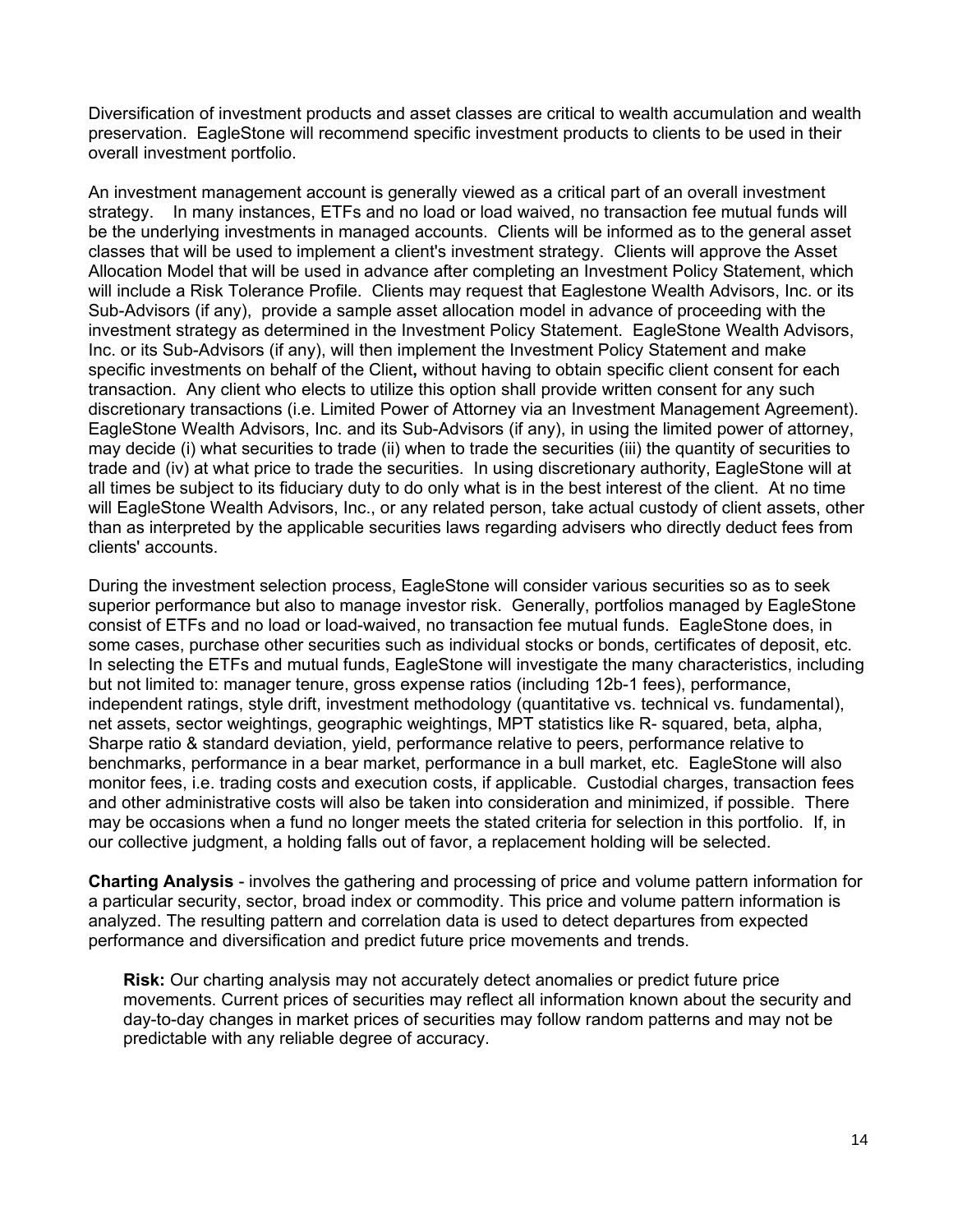**Technical Analysis** - involves studying past price patterns, trends and interrelationships in the financial markets to assess risk-adjusted performance and predict the direction of both the overall market and specific securities.

**Risk:** The risk of market timing based on technical analysis is that our analysis may not accurately detect anomalies or predict future price movements. Current prices of securities may reflect all information known about the security and day-to-day changes in market prices of securities may follow random patterns and may not be predictable with any reliable degree of accuracy.

**Cyclical Analysis** - a type of technical analysis that involves evaluating recurring price patterns and trends. Economic/business cycles may not be predictable and may have many fluctuations between long-term expansions and contractions.

**Risk:** The lengths of economic cycles may be difficult to predict with accuracy and therefore the risk of cyclical analysis is the difficulty in predicting economic trends and consequently the changing value of securities that would be affected by these changing trends.

**Modern Portfolio Theory** - a theory of investment which attempts to maximize portfolio expected return for a given amount of portfolio risk, or equivalently minimize risk for a given level of expected return, by carefully diversifying the proportions of various assets.

**Risk:** Market risk is that part of a security's risk that is common to all securities of the same general class (stocks and bonds) and thus cannot be eliminated by diversification.

**Long-Term Purchases** - securities purchased with the expectation that the value of those securities will grow over a relatively long period of time, generally greater than one year.

**Risk:** Using a long-term purchase strategy generally assumes the financial markets will go up in the long-term which may not be the case. There is also the risk that the segment of the market that you are invested in or perhaps just your particular investment will go down over time even if the overall financial markets advance. Purchasing investments long-term may create an opportunity cost - "locking-up" assets that may be better utilized in the short-term in other investments.

**Short-Term Purchases** - securities purchased with the expectation that they will be sold within a relatively short period of time, generally less than one year, to take advantage of the securities' shortterm price fluctuations.

**Risk:** Using a short-term purchase strategy generally assumes that we can predict how financial markets will perform in the short-term which may be very difficult and will incur a disproportionately higher amount of transaction costs compared to long-term trading. There are many factors that can affect financial market performance in the short-term (such as short-term interest rate changes, cyclical earnings announcements, etc.) but may have a smaller impact over longer periods of times.

**Margin Transactions** - a securities transaction in which an investor borrows money to purchase a security, in which case the security serves as collateral on the loan.

**Risk:** If the value of the shares drops sufficiently, the investor will be required to either deposit more cash into the account or sell a portion of the stock in order to maintain the margin requirements of the account. This is known as a "margin call." An investor's overall risk includes the amount of money invested plus the amount that was loaned to them.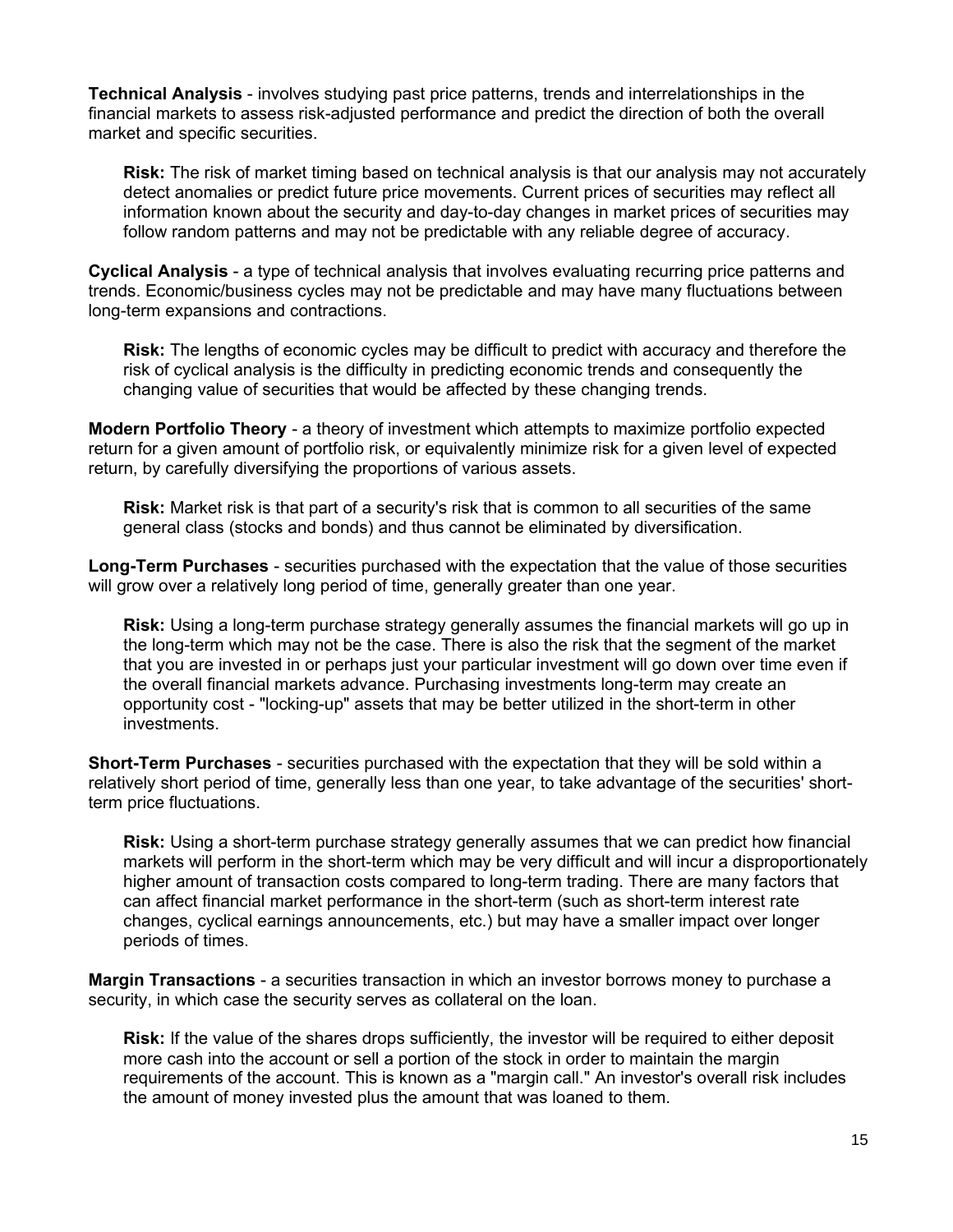**ESG Criteria:** At the client's request, we will screen investments for Environmental, Social, and Governance ("ESG") criteria. The purpose is to seek an additional level of risk management and long term value by investing in companies that provide a positive impact in the world according to criteria that assesses the responsibility to all stakeholders including; shareholders, communities, environment, and the supply chain.

ESG screening has risks including that it may not encompass all environmental, social or governance issues and that such an approach may not lead to greater portfolio performance.

Our investment strategies and advice may vary depending upon each client's specific financial situation. As such, we determine investments and allocations based upon your predefined objectives, risk tolerance, time horizon, financial information, liquidity needs and other various suitability factors. Your restrictions and guidelines may affect the composition of your portfolio. **It is important that you notify us immediately with respect to any material changes to your financial circumstances, including for example, a change in your current or expected income level, tax circumstances, or employment status.**

### **Cash Management**

We manage cash balances in your account based on the yield, and the financial soundness of the money markets and other short term instruments.

#### **Tax Considerations**

Our strategies and investments may have unique and significant tax implications. However, unless we specifically agree otherwise, and in writing, tax efficiency is not our primary consideration in the management of your assets. Regardless of your account size or any other factors, we strongly recommend that you consult with a tax professional regarding the investing of your assets.

Custodians and broker-dealers must report the cost basis of equities acquired in client accounts. Your custodian will default to the First-In First-Out ("FIFO") accounting method for calculating the cost basis of your investments. You are responsible for contacting your tax advisor to determine if this accounting method is the right choice for you. If your tax advisor believes another accounting method is more advantageous, provide written notice to our firm immediately and we will alert your account custodian of your individually selected accounting method. Decisions about cost basis accounting methods will need to be made before trades settle, as the cost basis method cannot be changed after settlement.

#### **Risk of Loss**

Investing in securities involves risk of loss that you should be prepared to bear. We do not represent or guarantee that our services or methods of analysis can or will predict future results, successfully identify market tops or bottoms, or insulate clients from losses due to market corrections or declines. We cannot offer any guarantees or promises that your financial goals and objectives will be met. Past performance is in no way an indication of future performance.

#### **Other Risk Considerations**

When evaluating risk, financial loss may be viewed differently by each client and may depend on many different risks, each of which may affect the probability and magnitude of any potential losses. The following risks may not be all-inclusive, but should be considered carefully by a prospective client before retaining our services.

**Liquidity Risk:** The risk of being unable to sell your investment at a fair price at a given time due to high volatility or lack of active liquid markets. You may receive a lower price or it may not be possible to sell the investment at all.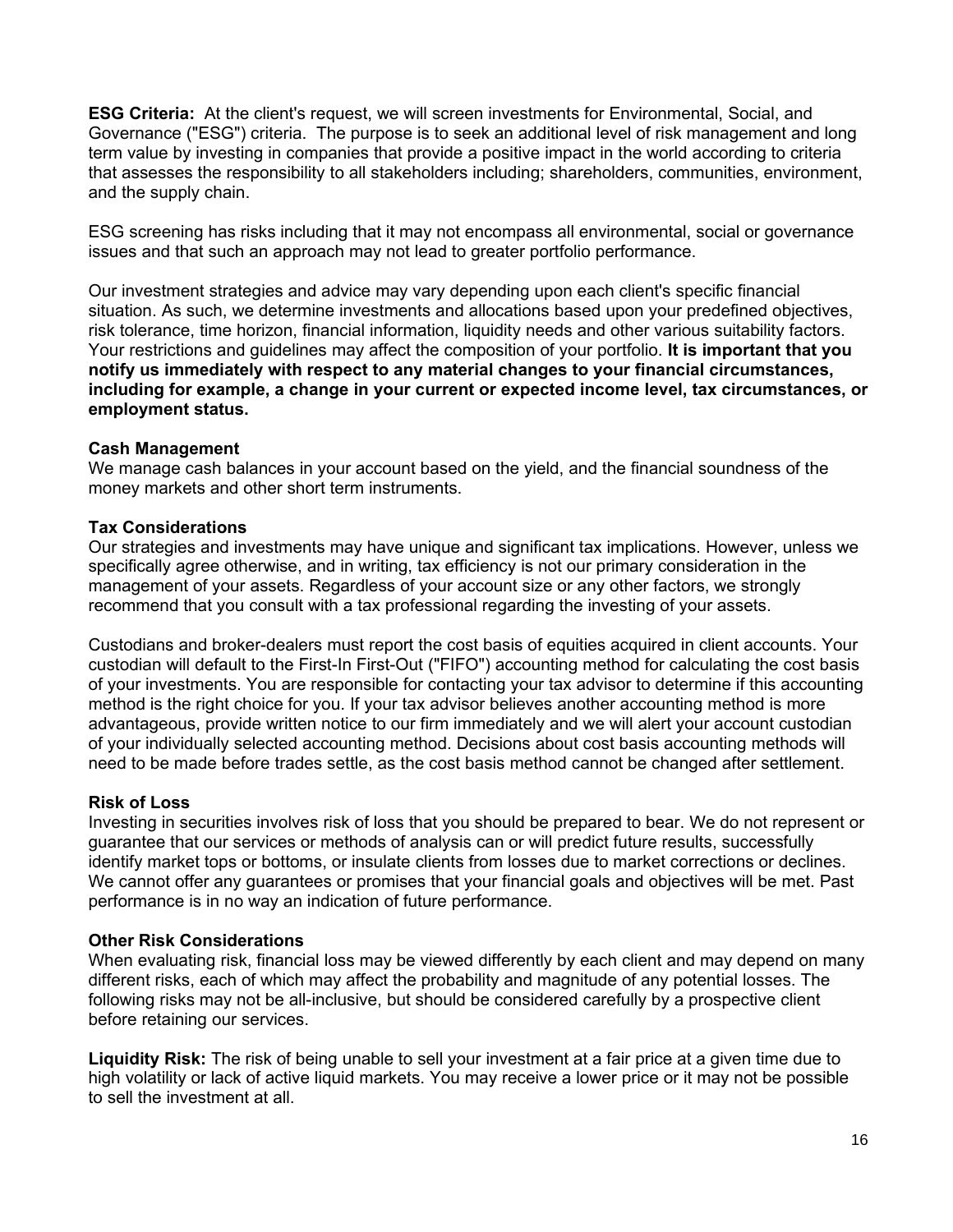**Credit Risk:** Credit risk typically applies to debt investments such as corporate, municipal, and sovereign fixed income or bonds. A bond issuing entity can experience a credit event that could impair or erase the value of an issuer's securities held by a client.

**Inflation and Interest Rate Risk:** Security prices and portfolio returns will likely vary in response to changes in inflation and interest rates. Inflation causes the value of future dollars to be worth less and may reduce the purchasing power of a client's future interest payments and principal. Inflation also generally leads to higher interest rates which may cause the value of many types of fixed income investments to decline.

**Horizon and Longevity Risk:** The risk that your investment horizon is shortened because of an unforeseen event, for example, the loss of your job. This may force you to sell investments that you were expecting to hold for the long term. If you must sell at a time that the markets are down, you may lose money. Longevity Risk is the risk of outliving your savings. This risk is particularly relevant for people who are retired, or are nearing retirement.

### **Recommendation of Particular Types of Securities**

We recommend various types of securities and we do not primarily recommend one particular type of security over another since each client has different needs and different tolerance for risk. Each type of security has its own unique set of risks associated with it and it would not be possible to list here all of the specific risks of every type of investment. Even within the same type of investment, risks can vary widely. However, in very general terms, the higher the anticipated return of an investment, the higher the risk of loss associated with the investment. A description of the types of securities we may recommend to you and some of their inherent risks are provided below.

**Money Market Funds:** A money market fund is technically a security. The fund managers attempt to keep the share price constant at \$1/share. However, there is no guarantee that the share price will stay at \$1/share. If the share price goes down, you can lose some or all of your principal. The U.S. Securities and Exchange Commission ("SEC") notes that "While investor losses in money market funds have been rare, they are possible." In return for this risk, you should earn a greater return on your cash than you would expect from a Federal Deposit Insurance Corporation ("FDIC") insured savings account (money market funds are not FDIC insured). Next, money market fund rates are variable. In other words, you do not know how much you will earn on your investment next month. The rate could go up or go down. If it goes up, that may result in a positive outcome. However, if it goes down and you earn less than you expected to earn, you may end up needing more cash. A final risk you are taking with money market funds has to do with inflation. Because money market funds are considered to be safer than other investments like stocks, long-term average returns on money market funds tends to be less than long term average returns on riskier investments. Over long periods of time, inflation can eat away at your returns.

**Certificates of Deposit:** Certificates of deposit ("CD") are generally a safe type of investment since they are insured by the Federal Deposit Insurance Company ("FDIC") up to a certain amount. However, because the returns are generally low, there is risk that inflation outpaces the return of the CD. Certain CDs are traded in the marketplace and not purchased directly from a banking institution. In addition to trading risk, when CDs are purchased at a premium, the premium is not covered by the FDIC.

**Municipal Securities:** Municipal securities, while generally thought of as safe, can have significant risks associated with them including, but not limited to: the credit worthiness of the governmental entity that issues the bond; the stability of the revenue stream that is used to pay the interest to the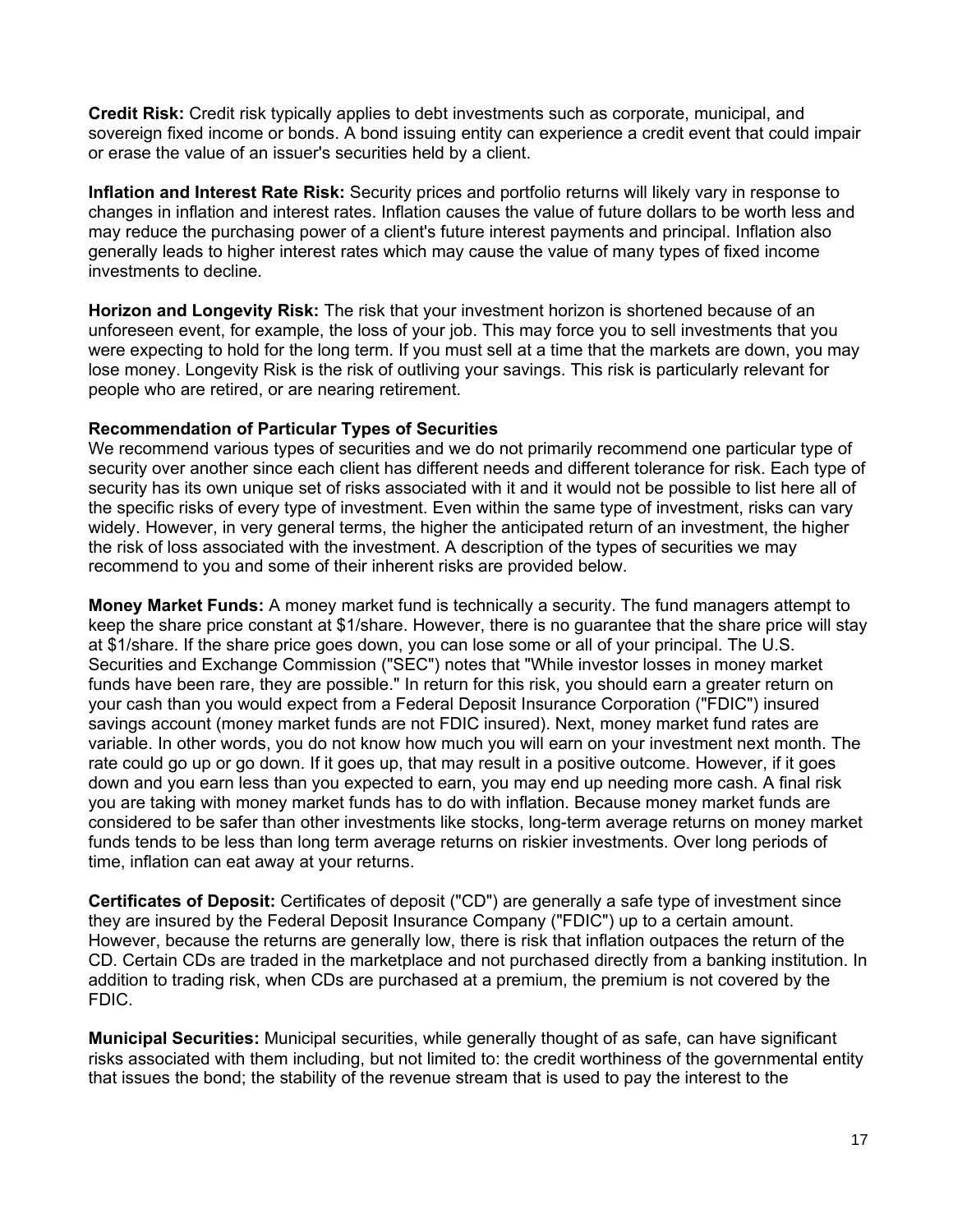bondholders; when the bond is due to mature; and, whether or not the bond can be "called" prior to maturity. When a bond is called, it may not be possible to replace it with a bond of equal character paying the same amount of interest or yield to maturity.

**Bonds:** Corporate debt securities (or "bonds") are typically safer investments than equity securities, but their risk can also vary widely based on: the financial health of the issuer; the risk that the issuer might default; when the bond is set to mature; and, whether or not the bond can be "called" prior to maturity. When a bond is called, it may not be possible to replace it with a bond of equal character paying the same rate of return.

**Stocks:** There are numerous ways of measuring the risk of equity securities (also known simply as "equities" or "stock"). In very broad terms, the value of a stock depends on the financial health of the company issuing it. However, stock prices can be affected by many other factors including, but not limited to the class of stock (for example, preferred or common); the health of the market sector of the issuing company; and the overall health of the economy. In general, larger, better established companies ("large cap") tend to be safer than smaller start-up companies ("small cap") are but the mere size of an issuer is not, by itself, an indicator of the safety of the investment.

**Mutual Funds and Exchange Traded Funds:** Mutual funds and exchange traded funds ("ETF") are professionally managed collective investment systems that pool money from many investors and invest in stocks, bonds, short-term money market instruments, other mutual funds, other securities, or any combination thereof. The fund will have a manager that trades the fund's investments in accordance with the fund's investment objective. While mutual funds and ETFs generally provide diversification, risks can be significantly increased if the fund is concentrated in a particular sector of the market, primarily invests in small cap or speculative companies, uses leverage (i.e., borrows money) to a significant degree, or concentrates in a particular type of security (i.e., equities) rather than balancing the fund with different types of securities. ETFs differ from mutual funds since they can be bought and sold throughout the day like stock and their price can fluctuate throughout the day. The returns on mutual funds and ETFs can be reduced by the costs to manage the funds. Also, while some mutual funds are "no load" and charge no fee to buy into, or sell out of, the fund, other types of mutual funds do charge such fees which can also reduce returns. Mutual funds can also be "closed end" or "open end". So-called "open end" mutual funds continue to allow in new investors indefinitely whereas "closed end" funds have a fixed number of shares to sell which can limit their availability to new investors.

ETFs may have tracking error risks. For example, the ETF investment adviser may not be able to cause the ETF's performance to match that of its Underlying Index or other benchmark, which may negatively affect the ETF's performance. In addition, for leveraged and inverse ETFs that seek to track the performance of their Underlying Indices or benchmarks on a daily basis, mathematical compounding may prevent the ETF from correlating with performance of its benchmark. In addition, an ETF may not have investment exposure to all of the securities included in its Underlying Index, or its weighting of investment exposure to such securities may vary from that of the Underlying Index. Some ETFs may invest in securities or financial instruments that are not included in the Underlying Index, but which are expected to yield similar performance.

**Closed-End Interval Funds:** An interval fund is a type of closed-end fund that is not listed on an exchange that periodically offers to repurchase a limited percentage of outstanding shares, as defined in its prospectus, from its shareholders. Interval funds can provide investors with access to less liquid investment strategies than open-end funds in an attempt to enhance risk-adjusted returns and can be used as an alternative source of return and/or income. Interval funds are legally classified as closedend funds, and are registered under the Investment Company Act of 1940 and typically subject to the Securities Act of 1933 and the Securities Exchange Act of 1934. Interval funds can expose investors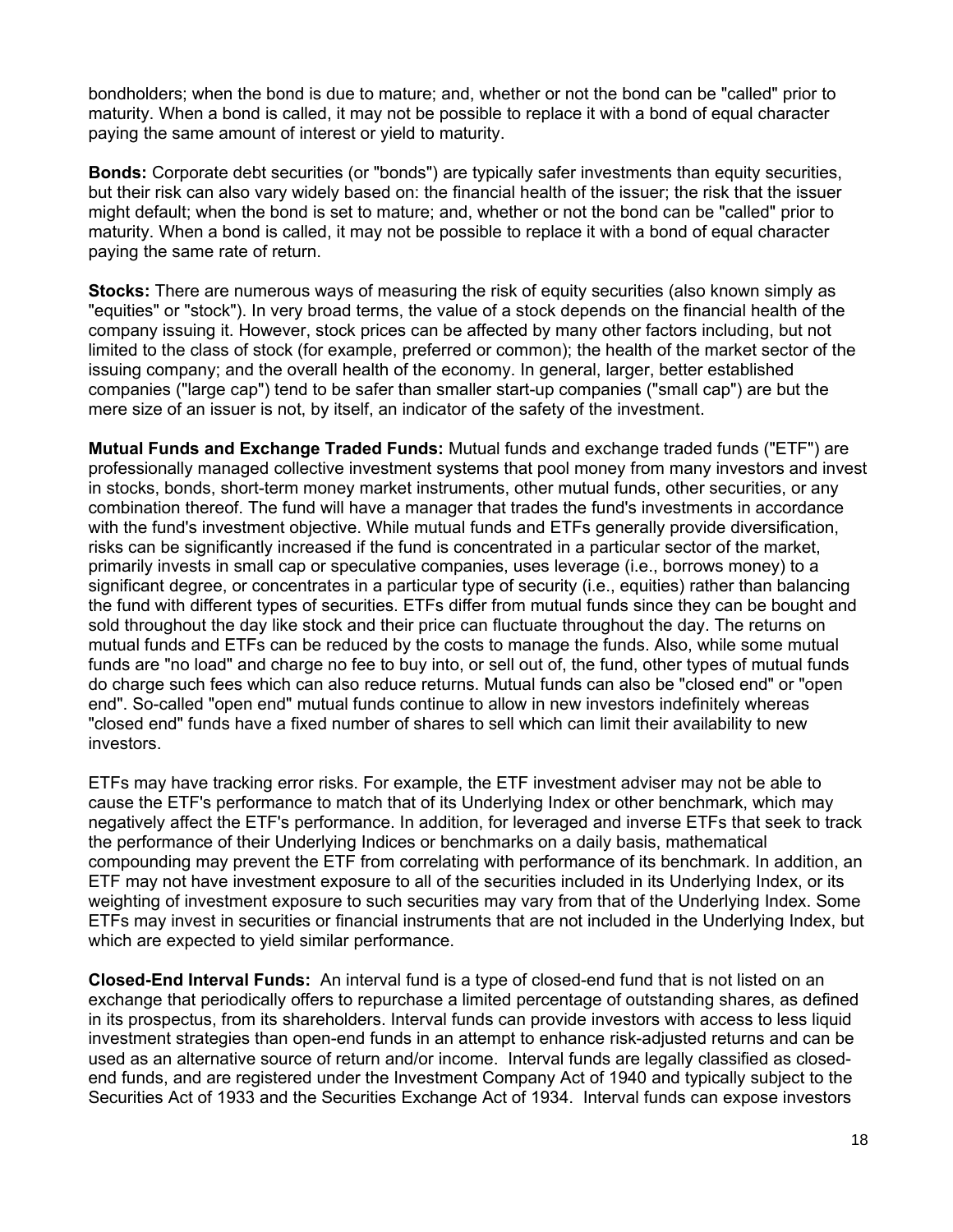to liquidity risk, and that risk is greater in funds that invest in securities of companies with smaller market capitalizations, derivatives or securities with substantial market and/or credit risk. Even though interval funds make periodic offers to repurchase a portion of outstanding shares, investors should consider interval fund shares to be an illiquid investment. There is no guarantee that investors will be able to sell interval fund shares at any given time or in the quantity that they desire.

Before investing in an interval fund, investors should be knowledgeable to the unique risks associated with the investment vehicle and carefully read all of the fund's available information, including its prospectus and most recent shareholder report.

#### **Leveraged Exchange Traded Funds:**

Leveraged Exchange Traded Funds ("Leveraged ETFs" or "L-ETF") seeks investment results for a single day only, not for longer periods. A "single day" is measured from the time the L-ETF calculates its net asset value ("NAV") to the time of the L-ETF's next NAV calculation. The return of the L-ETF for periods longer than a single day will be the result of each day's returns compounded over the period, which will very likely differ from multiplying the return by the stated leverage for that period. For periods longer than a single day, the L-ETF will lose money when the level of the Index is flat, and it is possible that the L-ETF will lose money even if the level of the Index rises. Longer holding periods, higher index volatility and greater leverage both exacerbate the impact of compounding on an investor's returns. During periods of higher Index volatility, the volatility of the Index may affect the L-ETF's return as much as or more than the return of the Index. Leveraged ETFs are different from most exchangetraded funds in that they seek leveraged returns relative to the applicable index and only on a daily basis. The L-ETF also is riskier than similarly benchmarked exchange-traded funds that do not use leverage. Accordingly, the L-ETF may not be suitable for all investors and should be used only by knowledgeable investors who understand the potential consequences of seeking daily leveraged investment results.

**Leveraged ETF Leveraged Risk:** The L-ETF obtains investment exposure in excess of its assets in seeking to achieve its investment objective — a form of leverage — and will lose more money in market environments adverse to its daily objective than a similar fund that does not employ such leverage. The use of such leverage could result in the total loss of an investor's investment. For example: a 2X fund will have a multiplier of two times (2x) the Index. A single day movement in the Index approaching 50% at any point in the day could result in the total loss of a shareholder's investment if that movement is contrary to the investment objective of the L-ETF, even if the Index subsequently moves in an opposite direction, eliminating all or a portion of the earlier movement. This would be the case with any such single day movements in the Index, even if the Index maintains a level greater than zero at all times.

**Leveraged ETF Compounding Risk:** Compounding affects all investments, but has a more significant impact on a leveraged fund. Particularly during periods of higher Index volatility, compounding will cause results for periods longer than a single day to vary from the stated multiplier of the return of the Index. This effect becomes more pronounced as volatility increases.

**Leveraged ETF Use of Derivatives:** The L-ETF obtains investment exposure through derivatives. Investing in derivatives may be considered aggressive and may expose the L-ETF to greater risks than investing directly in the reference asset(s) underlying those derivatives. These risks include counterparty risk, liquidity risk and increased correlation risk (each as discussed below). When the L-ETF uses derivatives, there may be imperfect correlation between the value of the reference asset(s) and the derivative, which may prevent the L-ETF from achieving its investment objective. Because derivatives often require only a limited initial investment, the use of derivatives also may expose the L-ETF to losses in excess of those amounts initially invested. The L-ETF may use a combination of swaps on the Index and swaps on an ETF that is designed to track the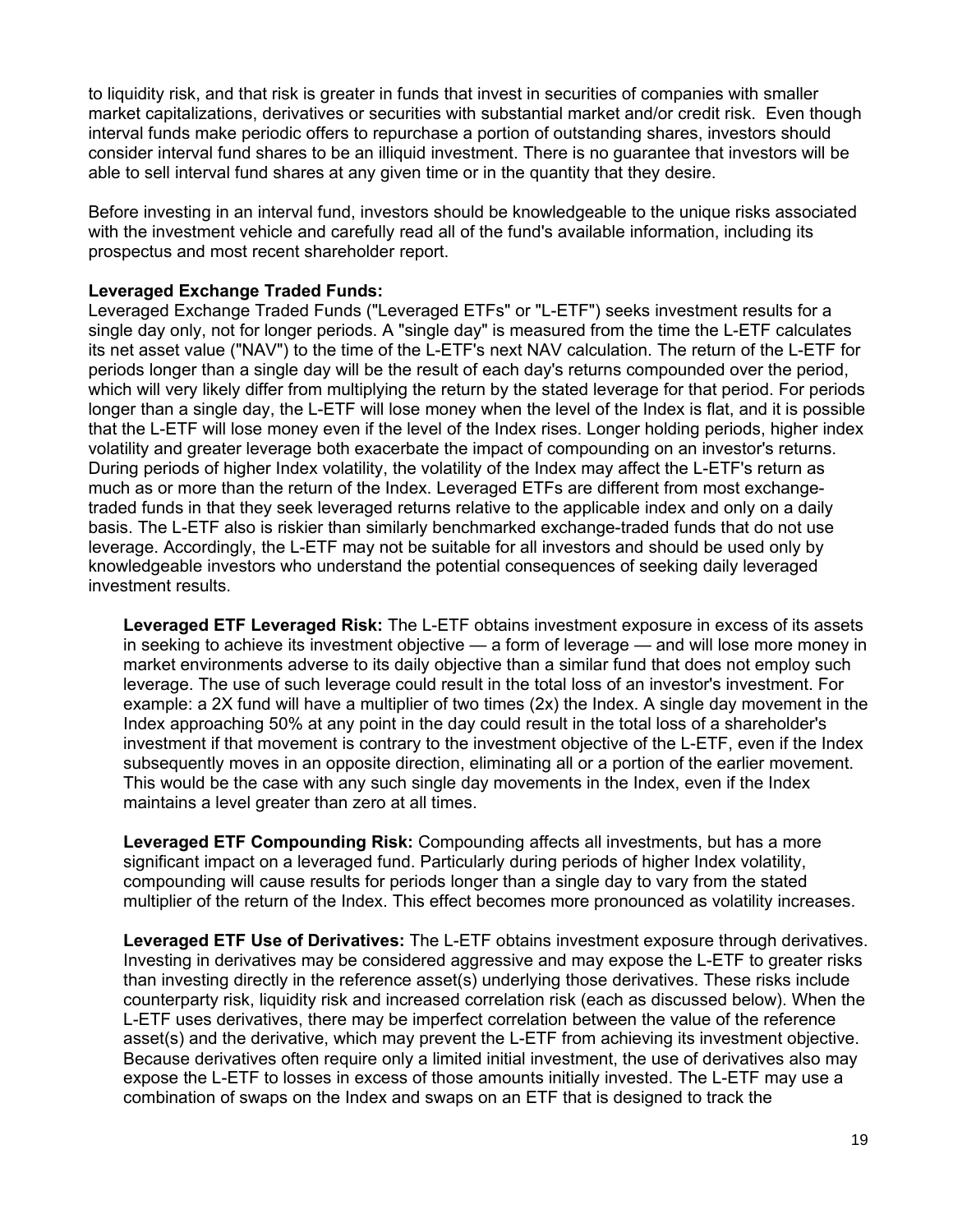performance of the Index. The performance of an ETF may not track the performance of the Index due to embedded costs and other factors. Thus, to the extent the L-ETF invests in swaps that use an ETF as the reference asset, the L-ETF may be subject to greater correlation risk and may not achieve as high a degree of correlation with the Index as it would if the L-ETF only used swaps on the Index. Moreover, with respect to the use of swap agreements, if the Index has a dramatic intraday move that causes a material decline in the L-ETF's net assets, the terms of a swap agreement between the L-ETF and its counterparty may permit the counterparty to immediately close out the transaction with the L-ETF. In that event, the L-ETF may be unable to enter into another swap agreement or invest in other derivatives to achieve the desired exposure consistent with the L-ETF's investment objective. This, in turn, may prevent the L-ETF from achieving its investment objective, even if the Index reverses all or a portion of its intraday move by the end of the day. Any costs associated with using derivatives will also have the effect of lowering the L-ETF's return.

**Commercial Paper:** Commercial paper ("CP") is, in most cases, an unsecured promissory note that is issued with a maturity of 270 days or less. Being unsecured the risk to the investor is that the issuer may default. There is less risk in asset based commercial paper (ABCP). The difference between ABCP and CP is that instead of being an unsecured promissory note representing an obligation of the issuing company, ABCP is backed by securities. Therefore, the perceived quality of the ABCP depends on the underlying securities.

**Variable Annuities:** A variable annuity is a form of insurance where the seller or issuer (typically an insurance company) makes a series of future payments to a buyer (annuitant) in exchange for the immediate payment of a lump sum (single-payment annuity) or a series of regular payments (regularpayment annuity). The payment stream from the issuer to the annuitant has an unknown duration based principally upon the date of death of the annuitant. At this point, the contract will terminate and the remainder of the funds accumulated forfeited unless there are other annuitants or beneficiaries in the contract. Annuities can be purchased to provide an income during retirement. Unlike fixed annuities that make payments in fixed amounts or in amounts that increase by a fixed percentage, variable annuities, pay amounts that vary according to the performance of a specified set of investments, typically bond and equity mutual funds. Many variable annuities typically impose asset-based sales charges or surrender charges for withdrawals within a specified period. Variable annuities may impose a variety of fees and expenses, in addition to sales and surrender charges, such as mortality and expense risk charges; administrative fees; underlying fund expenses; and charges for special features, all of which can reduce the return. Earnings in a variable annuity do not provide all the tax advantages of 401(k)s and other before-tax retirement plans. Once the investor starts withdrawing money from their variable annuity, earnings are taxed at the ordinary income rate, rather than at the lower capital gains rates applied to other non-tax-deferred vehicles which are held for more than one year. Proceeds of most variable annuities do not receive a "step-up" in cost basis when the owner dies like stocks, bonds and mutual funds do. Some variable annuities offer "bonus credits." These are usually not free. In order to fund them, insurance companies typically impose mortality and expense charges and surrender charge periods. In an exchange of an existing annuity for a new annuity (so-called 1035 exchanges), the new variable annuity may have a lower contract value and a smaller death benefit; may impose new surrender charges or increase the period of time for which the surrender charge applies; may have higher annual fees; and provide another commission for the broker.

**Real Estate:** Real estate is increasingly being used as part of a long-term core strategy due to increased market efficiency and increasing concerns about the future long-term variability of stock and bond returns. In fact, real estate is known for its ability to serve as a portfolio diversifier and inflation hedge. However, the asset class still bears a considerable amount of market risk. Real estate has shown itself to be very cyclical, somewhat mirroring the ups and downs of the overall economy. In addition to employment and demographic changes, real estate is also influenced by changes in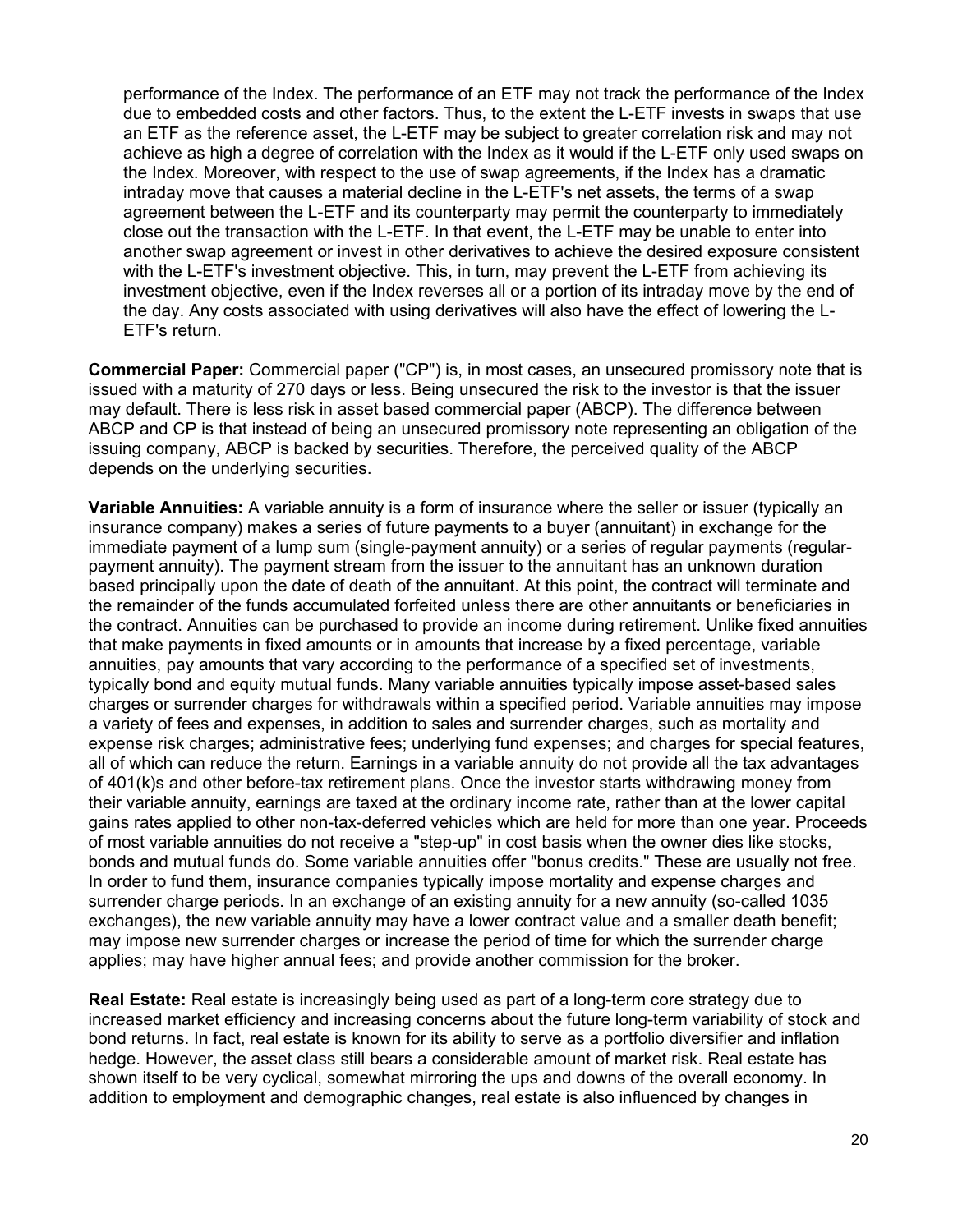interest rates and the credit markets, which affect the demand and supply of capital and thus real estate values. Along with changes in market fundamentals, investors wishing to add real estate as part of their core investment portfolios need to look for property concentrations by area or by property type. Because property returns are directly affected by local market basics, real estate portfolios that are too heavily concentrated in one area or property type can lose their risk mitigation attributes and bear additional risk by being too influenced by local or sector market changes.

**Real Estate Investment Trust:** A real estate investment trust ("REIT") is a corporate entity which invests in real estate and/or engages in real estate financing. A REIT reduces or eliminates corporate income taxes. REITs can be publicly or privately held. Public REITs may be listed on public stock exchanges. REITs are required to declare 90% of their taxable income as dividends, but they actually pay dividends out of funds from operations, so cash flow has to be strong or the REIT must either dip into reserves, borrow to pay dividends, or distribute them in stock (which causes dilution). After 2012, the IRS stopped permitting stock dividends. Most REITs must refinance or erase large balloon debts periodically. The credit markets are no longer frozen, but banks are demanding, and getting, harsher terms to re-extend REIT debt. Some REITs may be forced to make secondary stock offerings to repay debt, which will lead to additional dilution of the stockholders. Fluctuations in the real estate market can affect the REIT's value and dividends.

**Limited Partnerships:** A limited partnership is a financial affiliation that includes at least one general partner and a number of limited partners. The partnership invests in a venture, such as real estate development or oil exploration, for financial gain. The general partner has management authority and unlimited liability. The general partner runs the business and, in the event of bankruptcy, is responsible for all debts not paid or discharged. The limited partners have no management authority and their liability is limited to the amount of their capital commitment. Profits are divided between general and limited partners according to an arrangement formed at the creation of the partnership. The range of risks are dependent on the nature of the partnership and disclosed in the offering documents if privately placed. Publicly traded limited partnership have similar risk attributes to equities. However, like privately placed limited partnerships their tax treatment is under a different tax regime from equities. You should speak to your tax adviser in regard to their tax treatment.

**Structured Products:** A structured product, also known as a market-linked product, is generally a prepackaged investment strategy based on derivatives, such as a single security, a basket of securities, options, indices, commodities, debt issuances, and/or foreign currencies, and to a lesser extent, swaps. Structured products are usually issued by investment banks or affiliates thereof. They have a fixed maturity, and have two components: a note and a derivative. The derivative component is often an option. The note provides for periodic interest payments to the investor at a predetermined rate, and the derivative component provides for the payment at maturity. Some products use the derivative component as a put option written by the investor that gives the buyer of the put option the right to sell to the investor the security or securities at a predetermined price. Other products use the derivative component to provide for a call option written by the investor that gives the buyer of the call option the right to buy the security or securities from the investor at a predetermined price. A feature of some structured products is a "principal guarantee" function, which offers protection of principal if held to maturity. However, these products are not always Federal Deposit Insurance Corporation insured; they may only be insured by the issuer, and thus have the potential for loss of principal in the case of a liquidity crisis, or other solvency problems with the issuing company. Investing in structured products involves a number of risks including but not limited to: fluctuations in the price, level or yield of underlying instruments, interest rates, currency values and credit quality; substantial loss of principal; limits on participation in any appreciation of the underlying instrument; limited liquidity; credit risk of the issuer; conflicts of interest; and other events that are difficult to predict.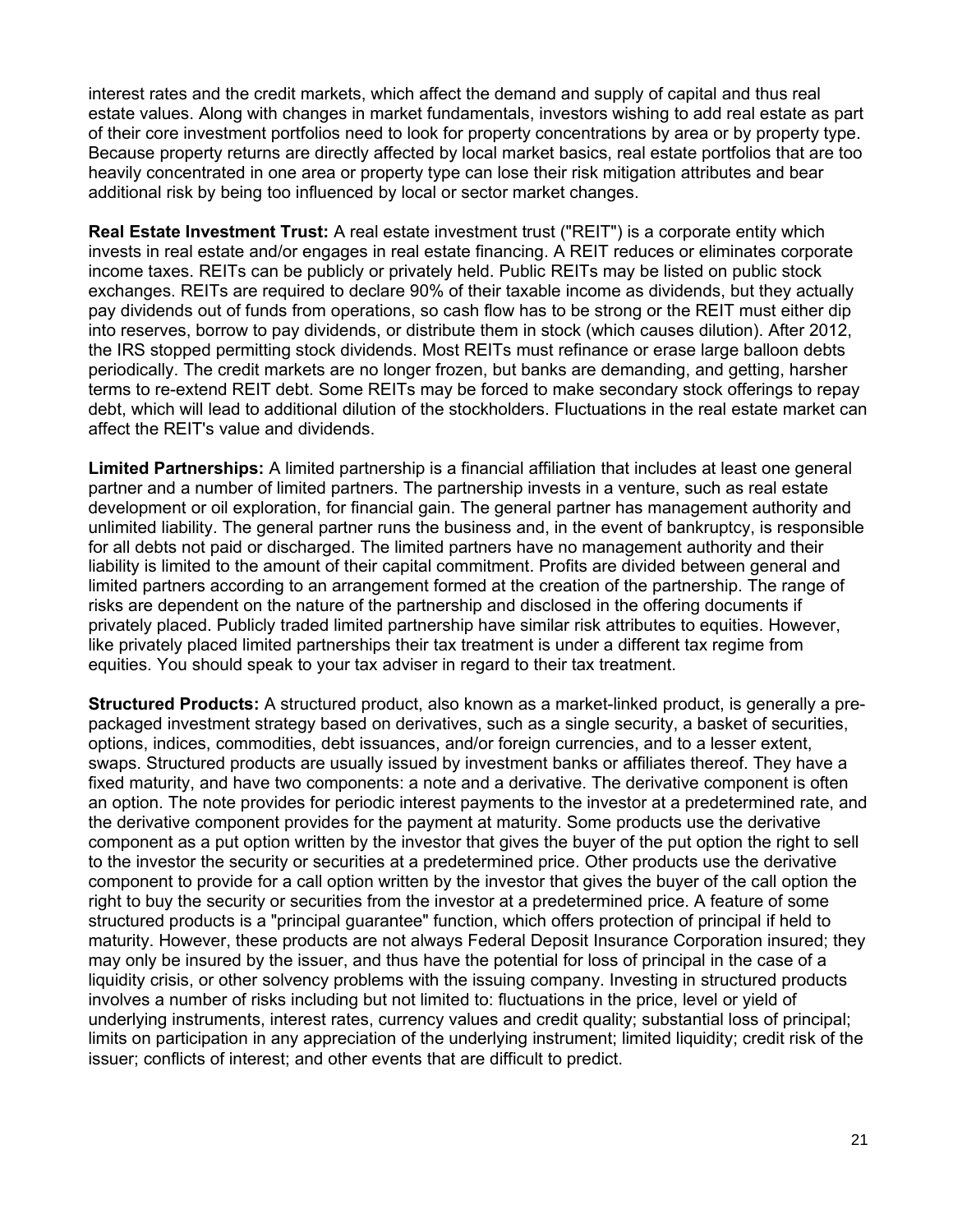**Private Placements:** A private placement (non-public offering) is an illiquid security sold to qualified investors and are not publicly traded nor registered with the Securities and Exchange Commission.

**Risk:** Private placements generally carry a higher degree of risk due to illiquidity. Most securities that are acquired in a private placement will be restricted securities and must be held for an extended amount of time and therefore cannot be sold easily. The range of risks are dependent on the nature of the partnership and are disclosed in the offering documents.

## **Disciplinary Information**

To date, no EagleStone Wealth Advisors, Inc. employees or affiliates have any legal or disciplinary actions that would qualify as disclosure events on Form ADV. Please refer to Form ADV Part I for specific information pertaining to legal or disciplinary issues.

## **Other Financial Industry Activities and Affiliations**

## **Registrations with Broker-Dealer**

Persons providing investment advice on behalf of our firm are registered representatives with DAI Securities, LLC a securities broker-dealer, and a member of the Financial Industry Regulatory Authority and the Securities Investor Protection Corporation. See the *Fees and Compensation* section in this brochure for more information on the compensation received by registered representatives who are affiliated with our firm.

## **Arrangements with Affiliated Entities**

We are affiliated with EagleStone Tax & Wealth Advisors, Inc. through common control and ownership. If you require accounting services, we will recommend that you use the services of our affiliate. Our advisory services are separate and distinct from the compensation paid to our affiliate for their services. This affiliated firm is otherwise regulated by the professional organizations to which it belongs and must comply with the rules of those organizations. These rules may prohibit paying or receiving referral fees to or from investment advisers that are not members of the same organization.

Referral arrangements with an affiliated entity present a conflict of interest for us because we may have a direct or indirect financial incentive to recommend an affiliated firm's services. While we believe that compensation charged by an affiliated firm is competitive, such compensation may be higher than fees charged by other firms providing the same or similar services. You are under no obligation to use the services of any firm we recommend, whether affiliated or otherwise, and may obtain comparable services and/or lower fees through other firms.

## **Code of Ethics, Participation or Interest in Client Transactions and Personal Trading**

## **Description of Our Code of Ethics**

We strive to comply with applicable laws and regulations governing our practices. Therefore, our Code of Ethics includes guidelines for professional standards of conduct for persons associated with our firm. Our goal is to protect your interests at all times and to demonstrate our commitment to our fiduciary duties of honesty, good faith, and fair dealing with you. All persons associated with our firm are expected to adhere strictly to these guidelines. Persons associated with our firm are also required to report any violations of our Code of Ethics. Additionally, we maintain and enforce written policies reasonably designed to prevent the misuse or dissemination of material, non-public information about you or your account holdings by persons associated with our firm.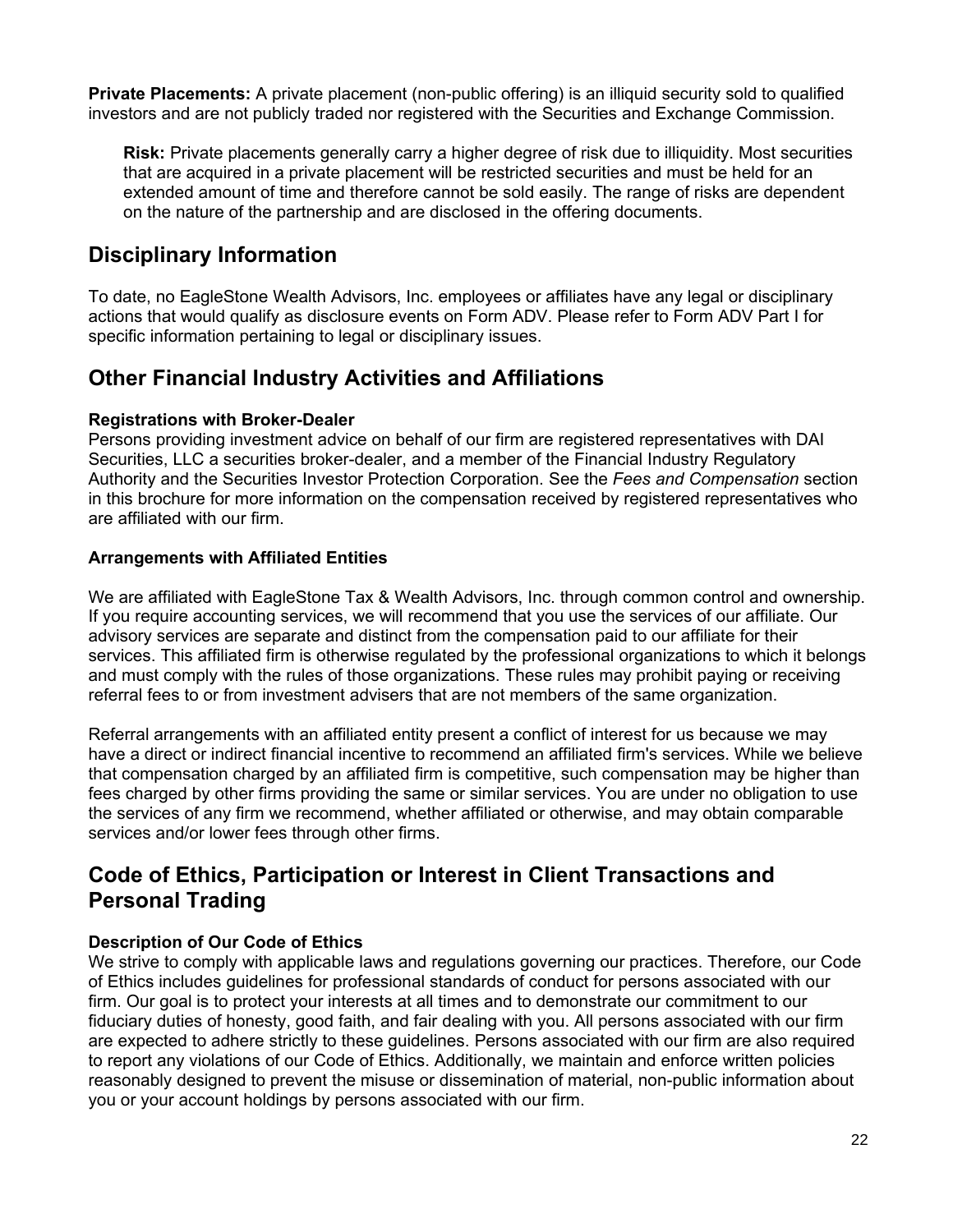Clients or prospective clients may obtain a copy of our Code of Ethics by contacting us at the telephone number on the cover page of this brochure.

## **Participation or Interest in Client Transactions**

Neither our firm nor any persons associated with our firm has any material financial interest in client transactions beyond the provision of investment advisory services as disclosed in this brochure.

## **Brokerage Practices**

We maintain relationships with several broker-dealers. While you are free to choose any broker-dealer or other service provider as your custodian, we recommend that you establish an account with a brokerage firm with which we have an existing relationship. Such relationships may include benefits provided to our firm, including but not limited to market information and administrative services that help our firm manage your account(s). We believe that the recommended broker-dealers provide quality execution services for our clients at competitive prices. Price is not the sole factor we consider in evaluating best execution. We also consider the quality of the brokerage services provided by recommended broker-dealers, including the value of the firm's reputation, execution capabilities, commission rates, and responsiveness to our clients and our firm. In recognition of the value of the services recommended broker-dealers provide, you may pay higher commissions and/or trading costs than those that may be available elsewhere.

## **Research and Other Soft Dollar Benefits**

We do not have any soft dollar arrangements.

### **Economic Benefits**

As a registered investment adviser, we have access to the institutional platform of your account custodian. As such, we will also have access to research products and services from your account custodian and/or other brokerage firm. These products are in addition to any benefits or research we pay for with soft dollars, and may include financial publications, information about particular companies and industries, research software, and other products or services that provide lawful and appropriate assistance to our firm in the performance of our investment decision-making responsibilities. Such research products and services are provided to all investment advisers that utilize the institutional services platforms of these firms, and are not considered to be paid for with soft dollars. However, you should be aware that the commissions charged by a particular broker for a particular transaction or set of transactions may be greater than the amounts another broker who did not provide research services or products might charge.

### **Brokerage for Client Referrals**

We do not receive client referrals from broker-dealers in exchange for cash or other compensation, such as brokerage services or research.

### **Directed Brokerage**

Persons providing investment advice on behalf of our firm who are registered representatives of DAI Securities, LLC will recommend DAI Securities, LLC to you for brokerage services. These individuals are subject to applicable rules that restrict them from conducting securities transactions away from DAI Securities, LLC unless DAI Securities, LLC provides the representative with written authorization to do so. Therefore, these individuals are generally limited to conducting securities transactions through DAI Securities, LLC. It may be the case that DAI Securities, LLC charges higher transactions costs and/or custodial fees than another broker charges for the same types of services. If transactions are executed though DAI Securities, LLC, these individuals (in their separate capacities as registered representatives of DAI Securities, LLC) may earn commission-based compensation as result of placing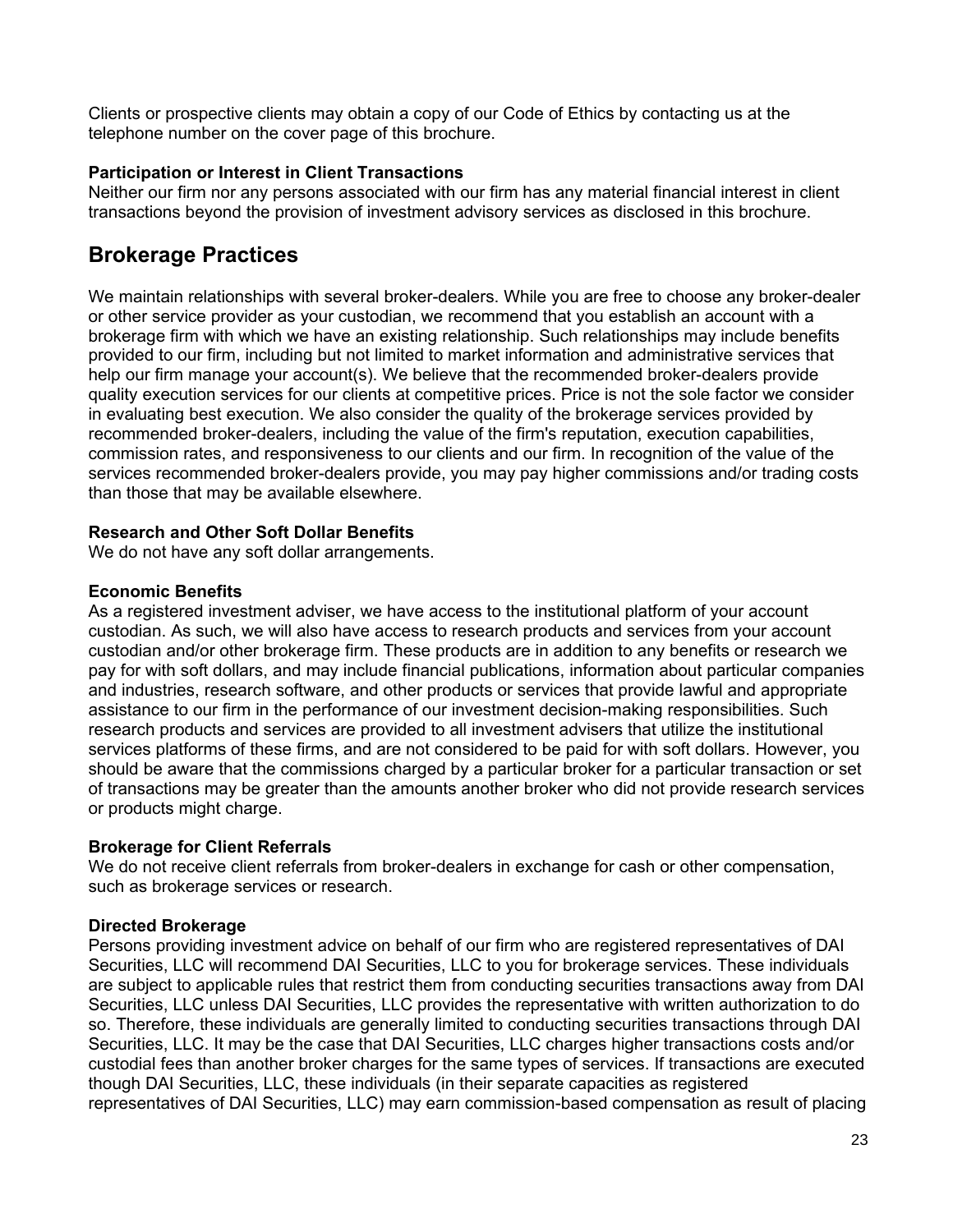the recommended securities transactions through DAI Securities, LLC. This practice presents a conflict of interest because these registered representatives have an incentive to effect securities transactions for the purpose of generating commissions rather than solely based on your needs. You may utilize the broker-dealer of your choice and have no obligation to purchase or sell securities through such broker as, we recommend. However, if you do not use DAI Securities, LLC, we may not be able to accept your account. See the *Fees and Compensation* section in this brochure for more information on the compensation received by registered representatives who are affiliated with our firm.

### **Aggregated Trades**

We do not combine multiple orders for shares of the same securities purchased for advisory accounts we manage (the practice of combining multiple orders for shares of the same securities is commonly referred to as "aggregated trading"). Accordingly, you may pay different prices for the same securities transactions than other clients pay. Furthermore, we may not be able to buy and sell the same quantities of securities for you and you may pay higher commissions, fees, and/or transaction costs than other clients.

## **Review of Accounts**

We will not provide you with regular written reports. You will receive trade confirmations and monthly or quarterly statements from your account custodian(s).

While reviews and updates to the financial plan are not part of the contracted services, at your request we will review your financial plan to determine if the investment advice provided is consistent with your investment needs and objectives. We will also update the financial plan at your request. At our sole discretion, reviews and updates may be subject to our then current hourly rate. If you implement the financial planning advice provided by our firm, you will receive trade confirmations and monthly or quarterly statements from relevant custodians.

While reviews of your investment account(s) are not part of the contracted services, at your request we will review your investment account(s). Otherwise, we do not review or monitor your investment account(s) or review statements you receive from any third-party money manager or account custodian. At your request, we may meet with you and/or your other professionals to discuss asset allocation, but we will not make recommendations regarding specific investments or provide any regular written reports to you. At our sole discretion, reviews and meetings may be subject to our then current hourly rate.

## **Client Referrals and Other Compensation**

We do not receive any compensation from any third party in connection with providing investment advice to you nor do we compensate any individual or firm for client referrals.

Refer to the *Brokerage Practices* section above for disclosures on research and other benefits we may receive resulting from our relationship with your account custodian.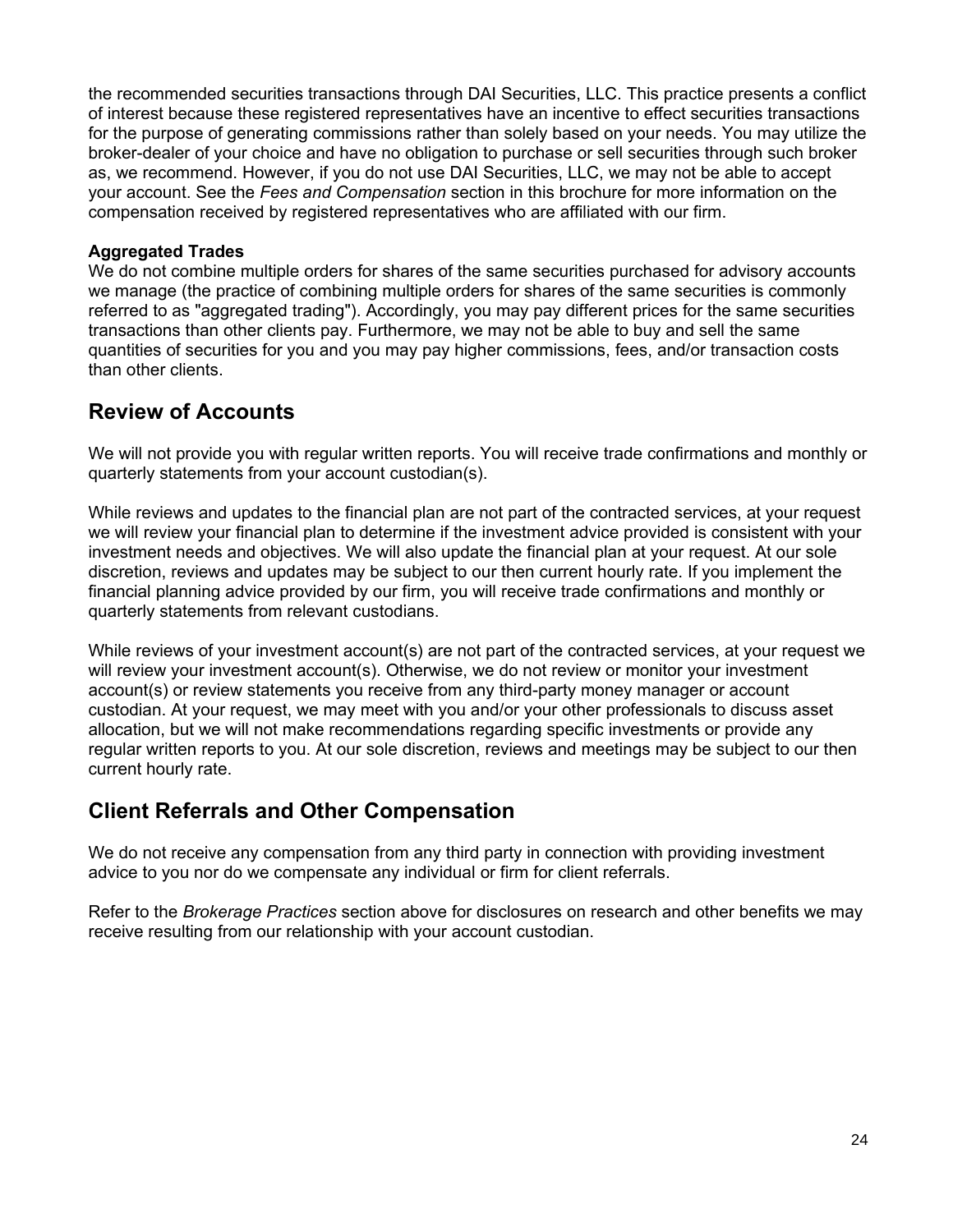# **Custody**

Your independent custodian will directly debit your account(s) for the payment of our advisory fees. This ability to deduct our advisory fees from your accounts causes our firm to exercise limited custody over your funds or securities. We do not have physical custody of any of your funds and/or securities. Your funds and securities will be held with a bank, broker-dealer, or other qualified custodian. You will receive account statements from the qualified custodian(s) holding your funds and securities at least quarterly. The account statements from your custodian(s) will indicate the amount of our advisory fees deducted from your account(s) each billing period. You should carefully review account statements for accuracy.

We will also provide statements to you reflecting the amount of the advisory fee deducted from your account. You should compare our statements with the statements from your account custodian(s) to reconcile the information reflected on each statement. If you have a question regarding your account statement, or if you did not receive a statement from your custodian, contact us immediately at the telephone number on the cover page of this brochure.

## **Investment Discretion**

Before we can buy or sell securities on your behalf, you must first sign our discretionary management agreement and the appropriate trading authorization forms.

You may grant our firm discretion over the selection and amount of securities to be purchased or sold for your account(s) without obtaining your consent or approval prior to each transaction. You may specify investment objectives, guidelines, and/or impose certain conditions or investment parameters for your account(s). For example, you may specify that the investment in any particular stock or industry should not exceed specified percentages of the value of the portfolio and/or restrictions or prohibitions of transactions in the securities of a specific industry or security. Refer to the *Advisory Business* section in this brochure for more information on our discretionary management services.

## **Voting Client Securities**

EagleStone Wealth Advisors, Inc. will not vote (by proxy or otherwise) in any matter for which a shareholder vote is solicited by, or with respect to, issuers of securities beneficially held in the client's account. With regard to all other matters for which shareholder action is required or solicited with respect to securities beneficially held by the Client's account such as (i) all matters relating to class actions, including without limitation, matters relating to opting in or opting out of a class and approval of class settlements and (ii) bankruptcies or reorganizations. EagleStone Wealth Advisors, Inc. affirmatively disclaims responsibility for voting (by proxies or otherwise) on such matters and will not take any action with regard to such matters.

## **Financial Information**

We have not filed a bankruptcy petition at any time in the past ten years.

## **Requirements for State-Registered Advisers**

We are a federally registered investment adviser; therefore, we are not required to respond to this item.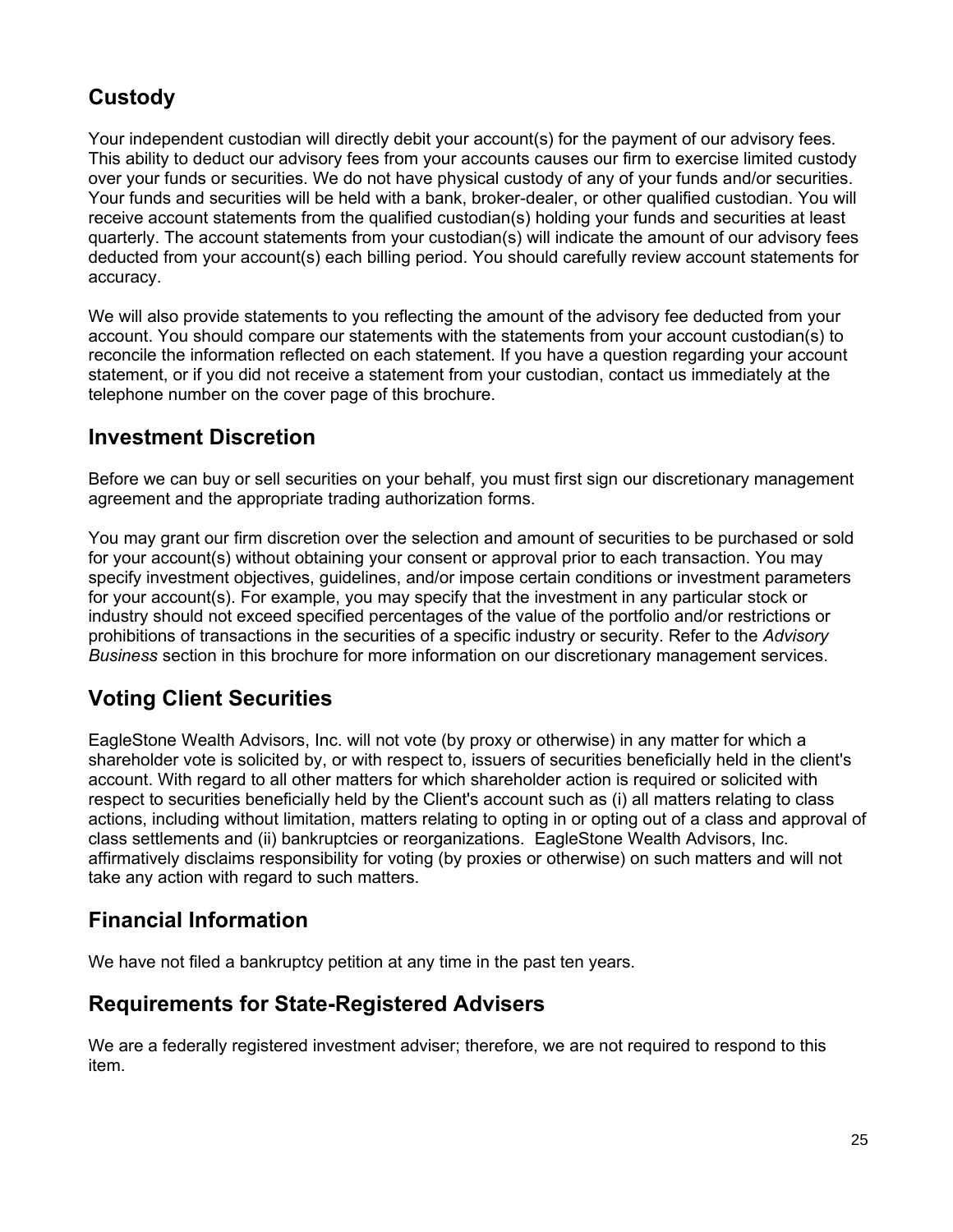# **Additional Information**

## **Trade Errors**

In the event a trading error occurs in your account, our policy is to restore your account to the position it should have been in had the trading error not occurred. Depending on the circumstances, corrective actions may include canceling the trade, adjusting an allocation, and/or reimbursing the account.

### **Class Action Lawsuits**

We do not determine if securities held by you are the subject of a class action lawsuit or whether you are eligible to participate in class action settlements or litigation nor do we initiate or participate in litigation to recover damages on your behalf for injuries as a result of actions, misconduct, or negligence by issuers of securities held by you.

## **IRA Rollover Considerations**

As part of our investment advisory services to you, we may recommend that you withdraw the assets from your employer's retirement plan and roll the assets over to an individual retirement account ("IRA") that we will manage on your behalf. If you elect to roll the assets to an IRA that is subject to our management, we will charge you an asset based fee as set forth in the agreement you executed with our firm. This practice presents a conflict of interest because persons providing investment advice on our behalf have an incentive to recommend a rollover to you for the purpose of generating fee based compensation rather than solely based on your needs. You are under no obligation, contractually or otherwise, to complete the rollover. Moreover, if you do complete the rollover, you are under no obligation to have the assets in an IRA managed by our firm.

Many employers permit former employees to keep their retirement assets in their company plan. Also, current employees can sometimes move assets out of their company plan before they retire or change iobs. In determining whether to complete the rollover to an IRA, and to the extent the following options are available, you should consider the costs and benefits of:

- 1. Leaving the funds in your employer's (former employer's) plan.
- 2. Moving the funds to a new employer's retirement plan.
- 3. Cashing out and taking a taxable distribution from the plan.
- 4. Rolling the funds into an IRA rollover account.

Each of these options has advantages and disadvantages and before making a change we encourage you to speak with your CPA and/or tax attorney.

If you are considering rolling over your retirement funds to an IRA for us to manage here are a few points to consider before you do so:

- 1. Determine whether the investment options in your employer's retirement plan address your needs or whether you might want to consider other types of investments.
- 2. Employer retirement plans generally have a more limited investment menu than IRAs.
- 3. Employer retirement plans may have unique investment options not available to the public such as employer securities, or previously closed funds.
- 4. Your current plan may have lower fees than our fees.
- 5. If you are interested in investing only in mutual funds, you should understand the cost structure of the share classes available in your employer's retirement plan and how the costs of those share classes compare with those available in an IRA.
- 6. You should understand the various products and services you might take advantage of at an IRA provider and the potential costs of those products and services.
- 7. Our strategy may have higher risk than the option(s) provided to you in your plan.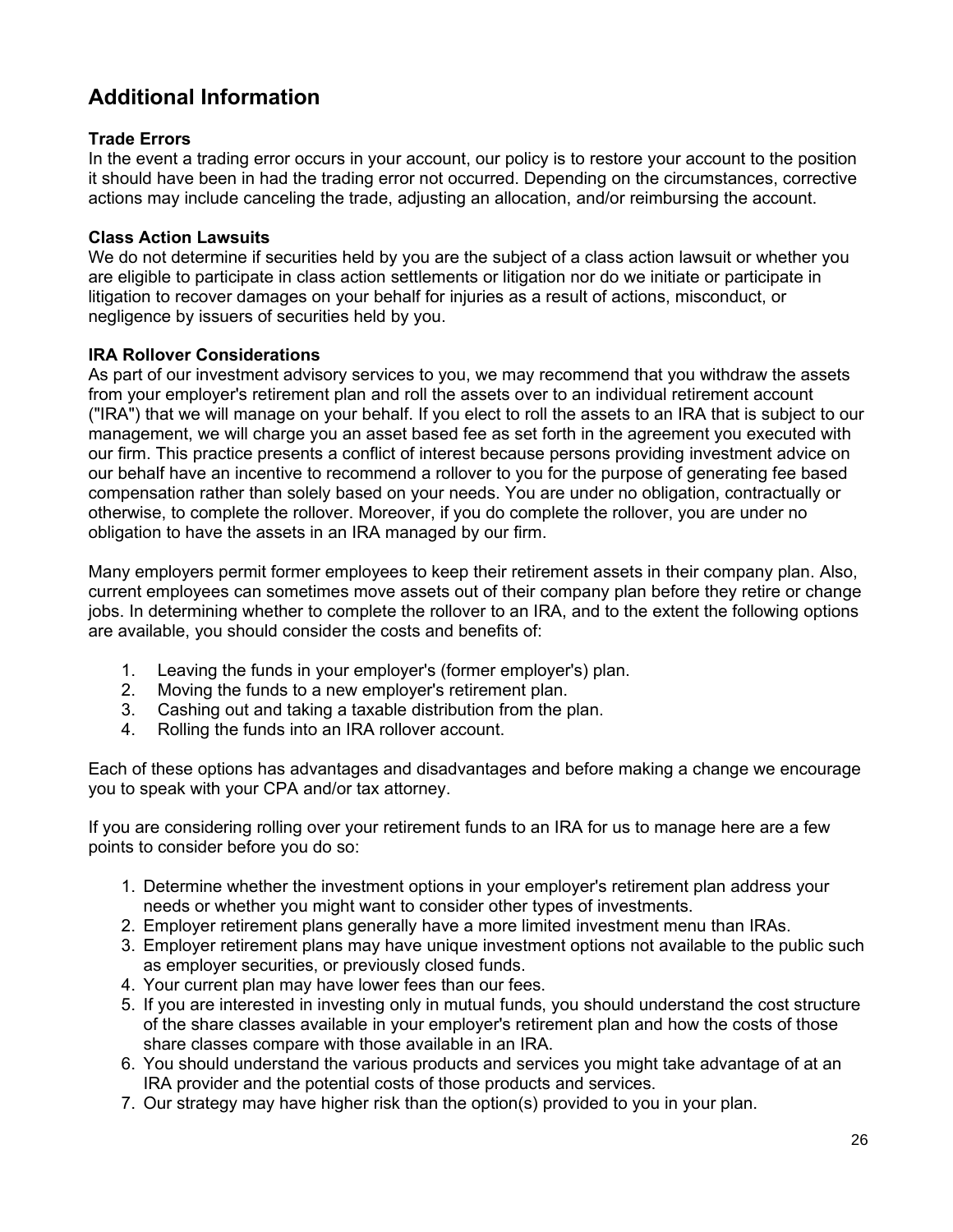- 8. Your current plan may also offer financial advice.
- 9. If you keep your assets titled in a 401k or retirement account, you could potentially delay your required minimum distribution beyond age 72.
- 10.Your 401k may offer more liability protection than a rollover IRA; each state may vary.
- 11.Generally, federal law protects assets in qualified plans from creditors. Since 2005, IRA assets have been generally protected from creditors in bankruptcies. However, there can be some exceptions to the general rules so you should consult with an attorney if you are concerned about protecting your retirement plan assets from creditors.
- 12.You may be able to take out a loan on your 401k, but not from an IRA.
- 13.IRA assets can be accessed any time; however, distributions are subject to ordinary income tax and may also be subject to a 10% early distribution penalty unless they qualify for an exception such as disability, higher education expenses or the purchase of a home.
- 14.If you own company stock in your plan, you may be able to liquidate those shares at a lower capital gains tax rate.
- 15.Your plan may allow you to hire us as the manager and keep the assets titled in the plan name.

It is important that you understand the differences between these types of accounts and to decide whether a rollover is best for you. Prior to proceeding, if you have questions contact your investment adviser representative, or call our main number as listed on the cover page of this brochure.

## **Firm Biographies**

#### **Firm Biographies Education, Business Standards & Professional Certification**

EagleStone requires professional staff to hold a Bachelor of Arts, Bachelor of Science, or Bachelor of Business Administration. EagleStone prefers a Bachelor of Science in Business, Economics, or Finance or Bachelor of Business Administration. MBA, CPA, CFA, CFP, ChFC, PFS, JD are preferred, but not required. Advisor requires appropriate securities licenses including, but not limited to the Series 6, 7, 63, 65, or 66, as required by law.

## **James D Warring, CPA, PFS/CFP- Founder & CEO**

Mr. Warring directs the wealth management practice of the CPA firm, Warring & Company LLC, through its affiliated registered investment advisory firm, EagleStone Wealth Advisors, Inc. His date of birth is June 15, 1961. With their combined client-base of over 400 clients, Mr. Warring and the wealth management team advise clients on issues relating to saving & deferring income taxes, estate preservation techniques, financial independence projections, risk reduction using various insurance related vehicles, prudent investment asset allocation models, and overall wealth accumulation strategies.

Prior to his launching his own firm in February 2007, Mr. Warring practiced tax and financial counseling with other Washington DC-area CPA firms, including KPMG Peat Marwick and Arthur Andersen. He was a leading partner with the CPA firm Rubino & McGeehin, Chartered for over 12 years, where he created & directed their wealth management practice. He has been employed in the Washington DC area since 1983.

He attended Towson University in Baltimore, Maryland where he graduated magna cum laude and played on their varsity golf team.

Education, Professional Designations and Licenses

• Towson University, B.S. Accounting and Finance, magna cum laude, varsity golf, June 1983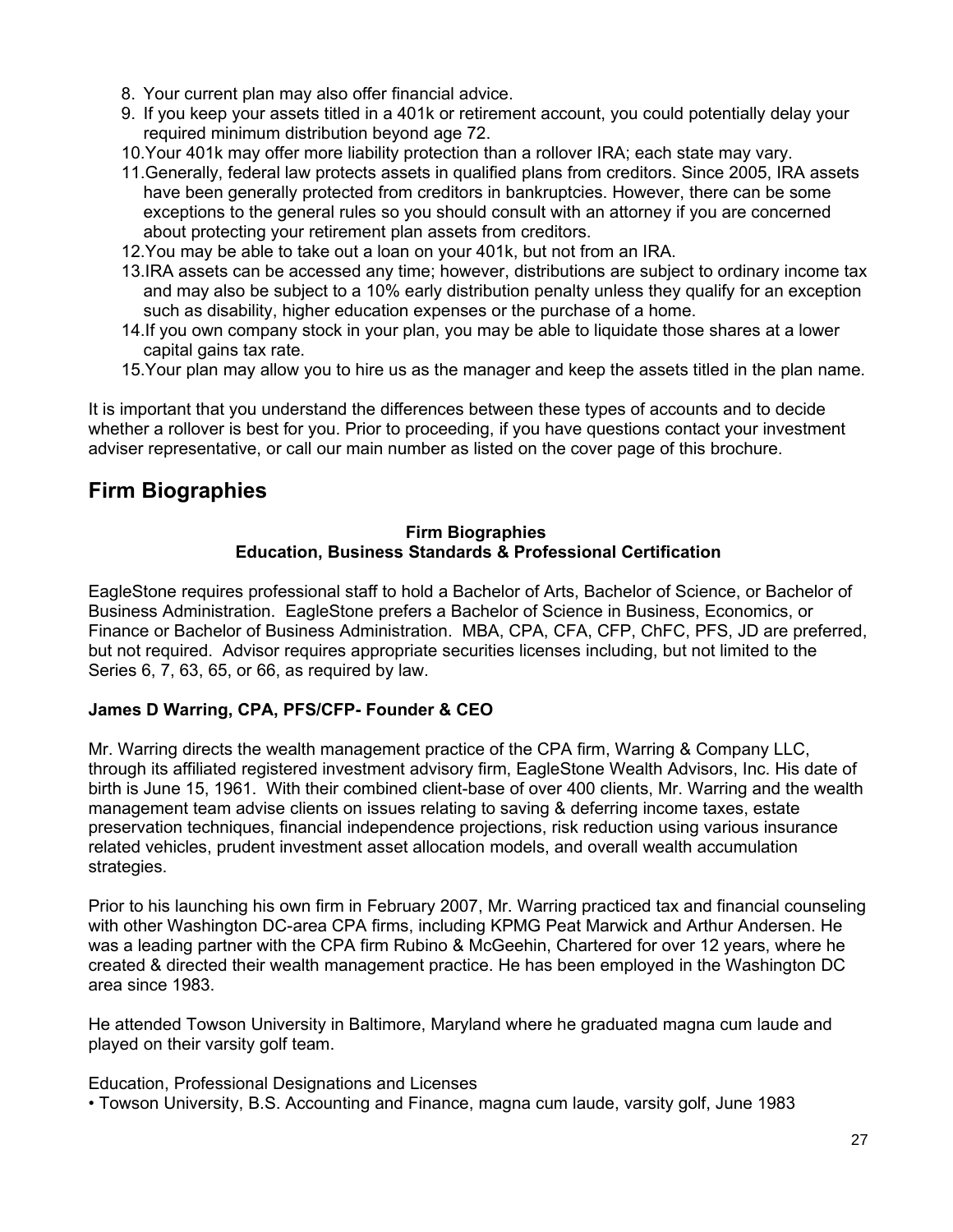- Certified Public Accountant, (CPA) 1984
- Certified Financial Planner, (CFP) 1987
- Personal Financial Specialist, (PFS) 2004
- NASD Series 6, 7, 66 (63 & 65 combined) securities licenses
- Life, Disability, Long-Term Care insurance licenses (AR, CA, DC, FL, MD, NJ, PA, SC, VA)

### Affiliations

- AICPA (American Institute of Certified Public Accountants), tax division, since 1985
- AICPA, Executive Committee appointment, Personal Financial Planning, 2003-2006
- AICPA, Personal Financial Planning Technical Conference Committee, 2003-2006
- AICPA, Editorial Panel, PFP Newsletter "The Planner," 2007-2011
- Holy Cross Hospital (Finance Committee member, 2000)
- Estate Planning Council (suburban Maryland chapter) President, 1999-2000
- Maryland Association of CPAs, member since 1985

## Publications & Appearances

USA TODAY (MONEY column), Double Dipping for Kid Care, February 27, 1989 USA TODAY (MONEY column), First Time Real Estate Buys, May 15, 1989 USA TODAY (MONEY column), Taxing Trust Fund Earnings, May 22, 1989 USA TODAY (MONEY column), Avoid Risky Penny Stocks, May 22, 1989 USA TODAY (MONEY column), The Nasty Nine Tax Questions, April 10, 1989 USA TODAY (MONEY column), Deducting Gifts to Workers, May 8, 1989 USA TODAY (MONEY column), The Risks of Bond Funds, June 5, 1989 Physicians Financial News, Compliance Plans Seen Reducing Fraud Exposure, March 15, 1998 Kleinrocks Publishing, Spotlight on Financial Planning, October 19, 2001 AICPA Personal Financial Planning Conference, Business Models that Work in a CPA Firm, January 9-12, 2005 AICPA Personal Financial Planning Conference, Life Settlements, January 9-12, 2005 Journal of Accountancy, Turn Unneeded Policies Into Cash, September 2005 AICPA Personal Financial Planning Conference, The New Retirement - Retirement Planning Models, January 9, 2006 WUSA, Channel 9, Interview with Andrea Roane, Saving For Retirement, July 21, 2006 WTOP Radio, Interview with Shirley Rooker, Protecting the Vulnerable Against Fraud, August 30, 2006 Financial Advisor Magazine, Factors to Consider When Accepting Clients, October 2006 AICPA, The Planner, Pension Protection Act of 2006, October 2006 Maple Life Financial, 2007 Life Settlement Industry Outlook, "In the Spotlight" AICPA, Planner, Invest for Difficult Times, September/October 2008 AICPA Newsletter WUSA, Channel 9, Interview with Andrea Roane, Retirement and the Recession, February 6, 2009 WJLA, Channel 7, Older Workers, Hit by Recession, Delay Retirement, February 20, 2009

## **Tarun Mehta, JD/MBA- President & Chief Compliance Officer**

Tarun Mehta is the President & Chief Compliance Officer and Chief Operating Officer for EagleStone Wealth Advisors. His date of birth is December 14, 1976. As CCO, Tarun manages the firm's compliance program and requirements as they pertain to the SEC & FINRA and monitors ongoing regulatory developments in the industry. As President, Tarun oversees the firm's operations and business practices. Tarun also acts as the informal in-house counsel to EagleStone Wealth Advisors, assisting with document/agreement preparation, document review and other legal matters.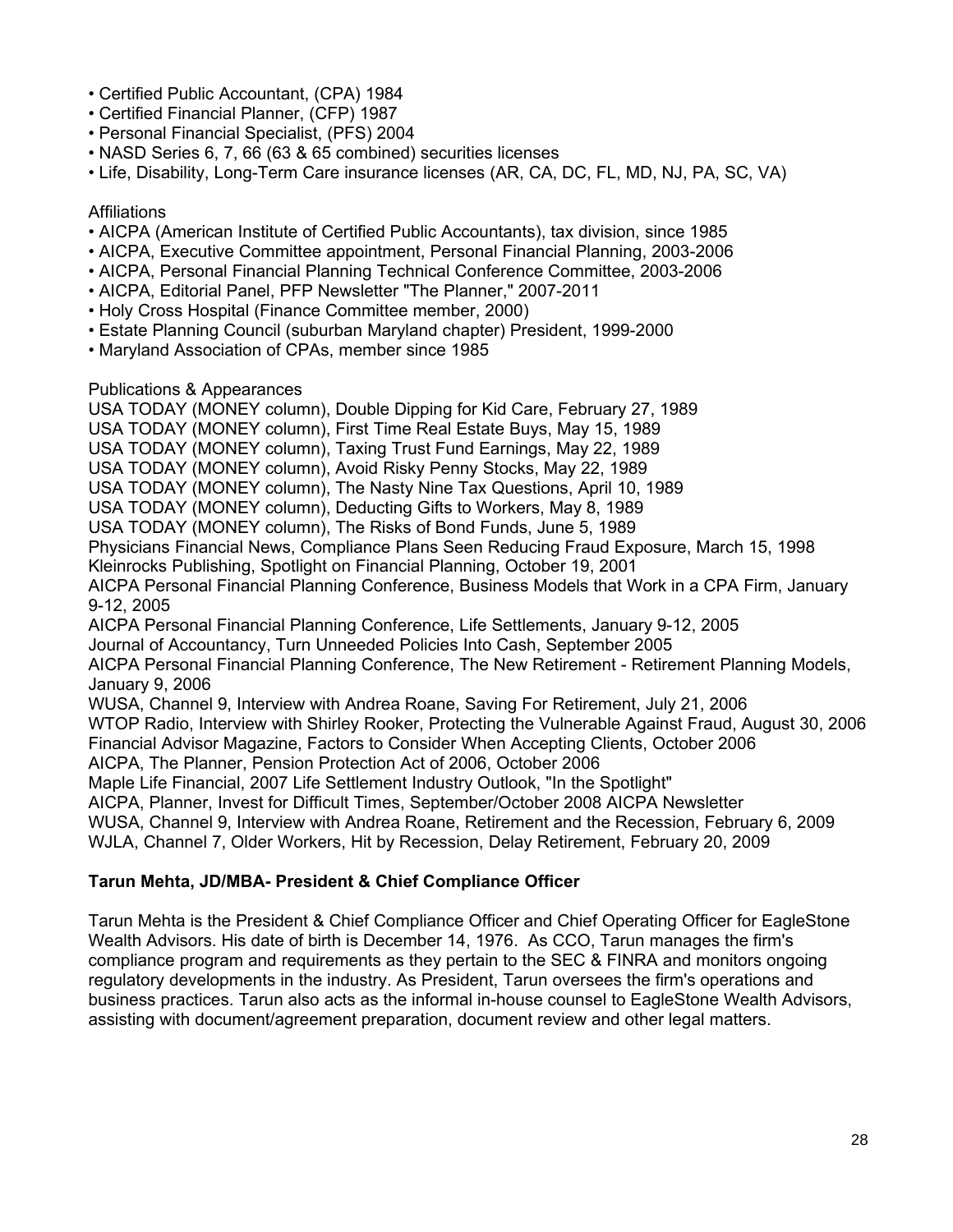Before joining EagleStone in 2008, Tarun was CEO of Outsource Compliance Resources, LLC ("OCR"), a SEC/FINRA Compliance consulting and technology/operations consulting firm. Previous posts held by Tarun include Financial Analyst and Chief Compliance Officer with R&M Wealth Management Services, LLC and Due Diligence Analyst at H. Beck, Inc, in Rockville, MD.

Prior to founding OCR, Mr. Mehta was a Financial Analyst and Chief Compliance Officer with R&M Wealth Management Services, LLC from October 2005 through February 2007. In that role, Mr. Mehta managed portfolio allocations, daily operations of the firm, prepared and managed financial statements and data for the firm, conducted due diligence on a variety of investment vehicles (i.e. variable annuities, fixed index annuities, REITs, Oil & Gas Limited Partnership Programs, mutual fund platforms, 1031 tax deferred exchange programs, etc.) amongst a variety of other tasks.

From April 2004 to October 2005, Mr. Mehta was a Due Diligence Analyst at H. Beck, Inc., an independent broker dealer in Rockville, MD. H. Beck, Inc. is perennially included in the Top 50 Independent Broker Dealers as published by Investment News magazine. As a Due Diligence Analyst, Mr. Mehta reviewed several hundred public and private offerings similar to the programs he continued reviewing while at R&M Wealth Management Services, LLC. Mr. Mehta was the primary contact to a registered representative base of 500+ individuals and played an integral part in information distribution and assisting the registered representative base with financial planning and investment management issues for their clients.

Tarun was raised and educated in New York. He attended Bronx High School of Science, graduated cum laude with a BS degree in Psychology from City University of New York (CUNY) - Brooklyn College, and earned a dual JD/MBA from Fordham University.

Education, Professional Designations and Licenses

- Fordham University, JD/MBA, 2001 and 2002
- City University of New York (CUNY )- Brooklyn College, B.S. in Psychology, cum laude, 1997
- Bronx High School of Science, 1994

### **Joseph W Kantakevich, CFP - Director of Investments & Portfolio Management**

Joe is a CERTIFIED FINANCIAL PLANNER™ Professional, Financial Advisor, and heads The Investment Committee for EagleStone Wealth Advisors, which he joined in 2012. His date of birth is May 9, 1984. A Washington, DC area native, Joe attended Georgetown Prep in North Bethesda, MD and then went on to graduate from the College of William & Mary. In the fall of 2008, Joe began working at Wells Fargo Advisors as a financial consultant. Joe joined EagleStone Wealth Advisors in June 2012.

He holds the Series 7, 66 licenses as well as the Life, Heath & Disability Insurance licenses and a Certificate in Financial Planning from Boston University.

#### **Kevin C. Moody - Senior Wealth Advisor**

Kevin Moody joined the EagleStone team in January 2022. As a Senior Wealth Advisor, Kevin assists existing and new clients with financial planning, investment management, and long-term goal attainment. He is a key member in aiding our clients with making the most of their resources.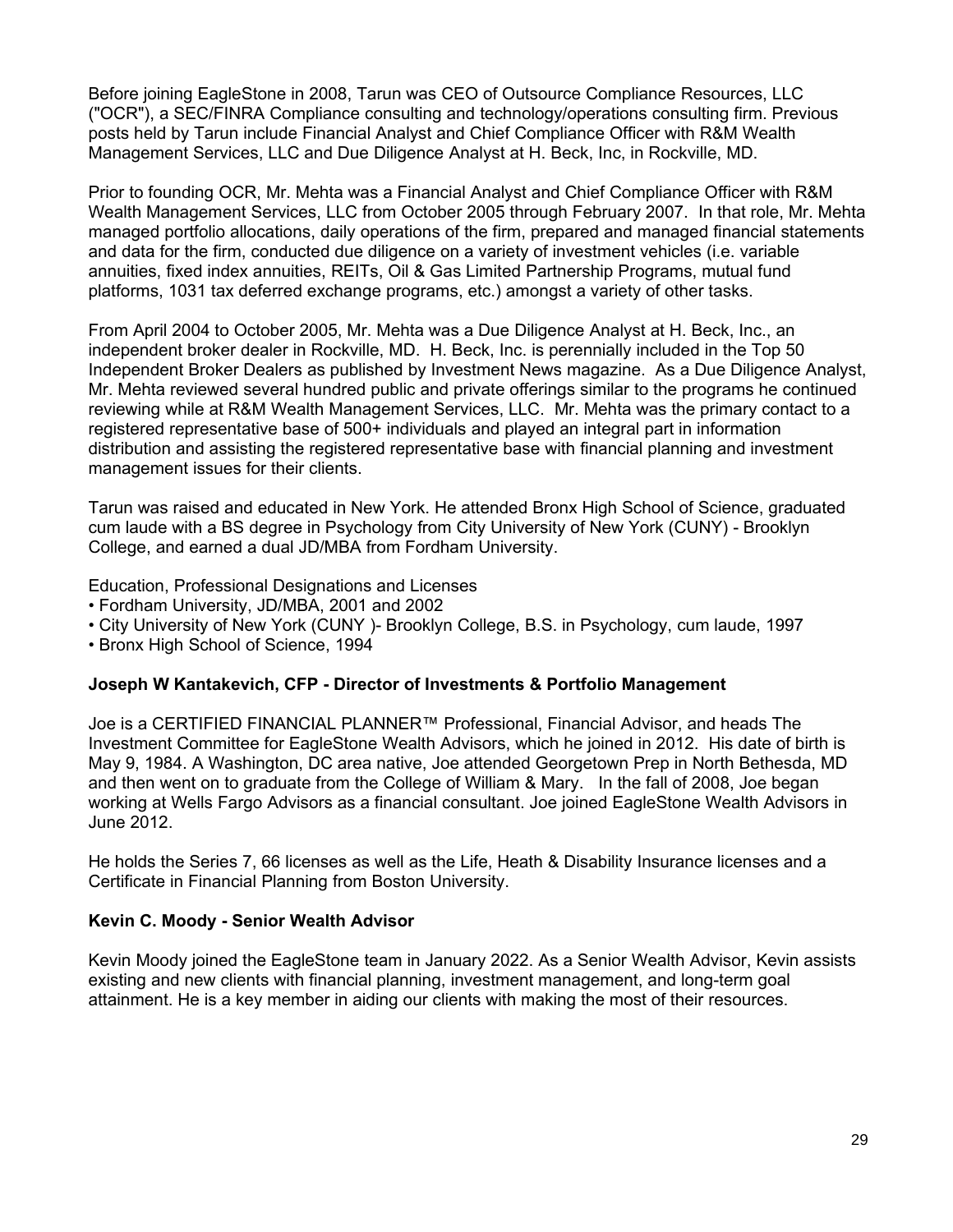Kevin was born and raised in Phoenix, Arizona, and moved to Maryland in 2017. He attended Arizona State University, where he earned a bachelor's degree in History and Education. Kevin joined the EagleStone team from Bank of America Merrill Lynch where he spent several years advising clients on goals-based, outcome driven planning solutions. Prior to this he was with JP Morgan Chase where he spent his time assisting clients in a variety of facets of their mortgage needs.

## **Kimberly Vielhaber - Wealth Advisor & Client Relationship Manager/Compliance Officer**

Kimberly Vielhaber joined the EagleStone team in June of 2018 as a Financial Analyst & Tax Associate. As a financial analyst, Kim assists in conducting market research and gathering data for new potential investment options. As a CFP candidate, she also helps in developing and analyzing customized financial plans for clients. As a part of the tax team, Kim prepares business and individual tax returns and conducts tax research, along with assisting with client accounting and bookkeeping services.

Kim graduated from Clemson University in 2018 with a Bachelor of Science in Financial Management, with an emphasis in Financial Planning, and a minor in Accounting. During her time at Clemson, she was a member of the Alpha Phi sorority.

## **Matthew Zielinski - Client Relationship Associate**

Matthew Zielinski joined the EagleStone Tax & Wealth Advisors team in January of 2020 as a Client Relationship Associate. As an integral part of the wealth management team, Matt is involved in making sure our clients' needs are met. He provides support with the creation of performance reports, financial analysis and advising while conducting research and assisting the tax team with return preparation, and performs other ad hoc services as needed.

Matthew holds a bachelor's degree in Economics from Clemson University and received his Masters in Applied Economics from George Washington University in 2019. While in school, he was an active member of the intramural football and basketball teams.

### **Daniel "DJ" Reeves - Junior Financial Analyst/Customer Service Associate**

Daniel "DJ" Reeves joined EagleStone as part of the wealth management team in December 2020. As Junior Financial Analyst and Customer Service Associate, DJ works with supporting our team of advisors in servicing our clients.

DJ grew up in Dallas, TX, before moving to Ashton, MD where he attended the University of Maryland and received a bachelor's in Economics. While at UMD he played on the university's Men's Soccer team and acted as the designated representative for the Student Athlete Advisory Committee.

A lifetime athlete who prefers to stay busy, DJ continues to stay active in sports and spends any extra time he can with his friends.

### **Laura Cinnamon - Administrative Assistant & Bookkeeper**

Laura Cinnamon joined EagleStone in April of 2019 as an Administrative Assistant & Bookkeeper. Her date of birth is January 17, 1983. Laura assists in office administration, event planning, accounting & bookkeeping. Prior to joining EagleStone, Laura provided bookkeeping services to a private medical practice.